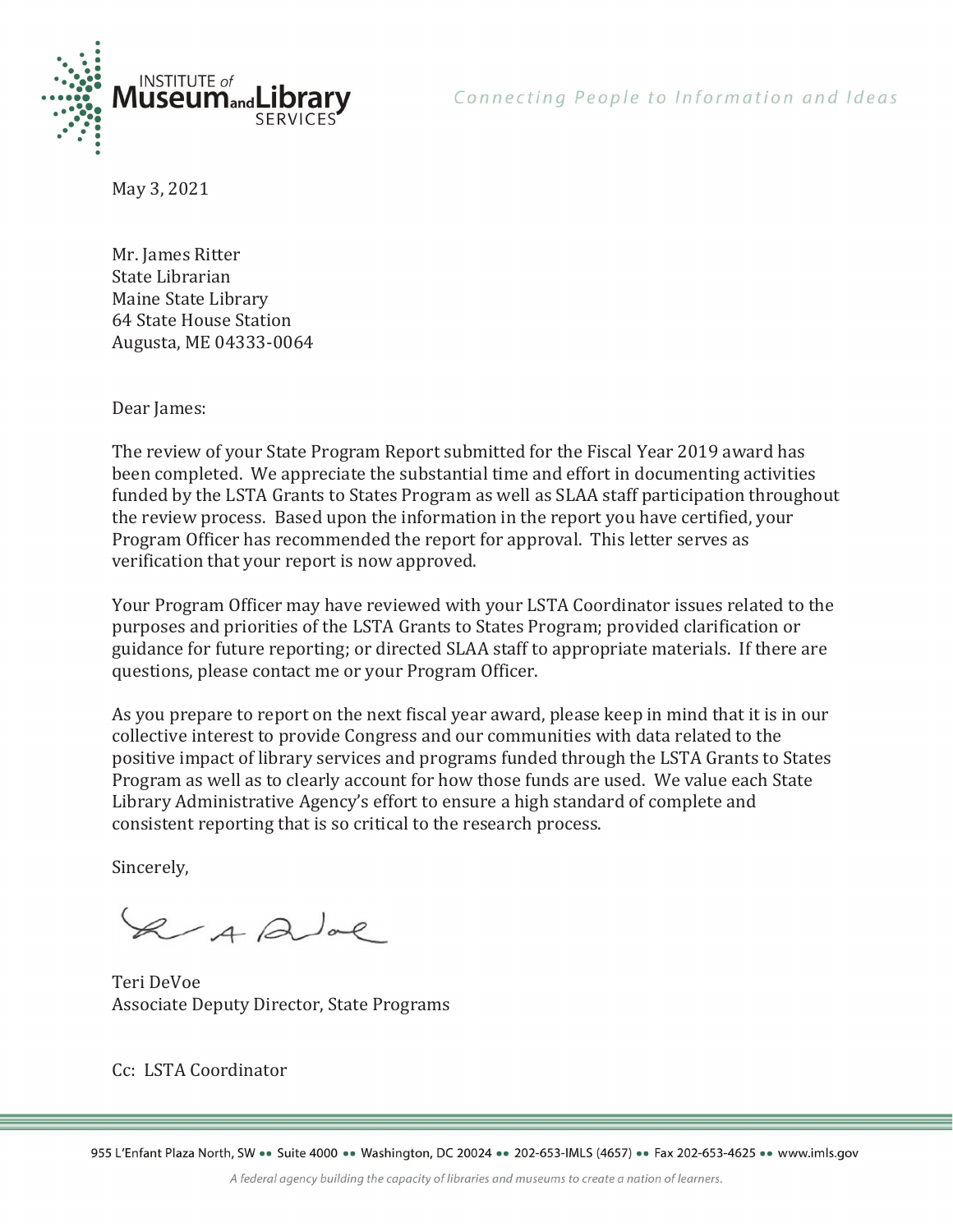## **Print Report**

## **Final Financial Status Report**

### **General Information**

Federal Grant or Other Identifying Number Assigned By Federal Agency: LS-00-19-0020-19 Total Federal Funds Authorized for This Funding Period: \$ 1,195,092.00 Recipient Account Number or Identifying Number: 94Q-0217-33 Report Basis: Accrual

**Funding Grant Period of Performance**

Start Date: 10/01/2018

End Date: 09/30/2020

## **Period Covered by This Report**

Start Date: 10/01/2018

End Date: 09/30/2020

Total SLAA funds expended to meet the purposes of LSTA, including the Five-Year-Plan (MOE): \$ 3,096,975.89 Minimum MOE Required: \$ 2,889,091.62

MATCH-State funds expended specifically on the Five-Year Plan: \$ 1,083,205.76 MATCH-Other funds expended specifically on the Five-Year Plan: \$ 8,000.00 Total Match: \$ 1,091,205.76 Minimum Match Required: \$ 615,653.45 All other recipient outlays not previously reported: \$ 0.00

Total unliquidated obligations (expected to clear by Dec. 30 or later IMLS-approved date): \$ 0.00 Unobligated balance of Federal funds (these funds to be deobligated): \$ 0.00 Federal share of net outlays: \$ 1,195,092.00

## **LSTA Administrative Costs**

Allowed: \$47,803.68 Actual: \$47,681.94 Difference: \$121.74 IMLS-approved date unliquidated obligations are expected to clear:

**Name of Authorized Certifying Official:** James Ritter **Title of Authorized Certifying Official:** State Librarian **Signature of Authorized Certifying Official:** James Ritter **Phone Number of Authorized Certifying Official:** 207-287-5604 **Email of Authorized Certifying Official:** james.ritter@maine.gov **Report Status:** Accepted **Date Report Certified:** 12/03/2020 **Agency DUNS:** 002491384 **Agency EIN:** 01-6000001 **Agency Name:** Maine State Library

## **Administrative Project**

**General Information** Fiscal Year: 2019 State: ME Status: Accepted

Title: LSTA State Projects Administration

Abstract: Financial Administration of the LSTA funds is done by the Department of Administrative & Financial Services (DAFS), the organization that coordinates most central services for departments within Maine State Government. The DAFS service bureaus seek to work in partnership with other state agencies, including the Maine State Library, to provide quality services and to establish processes that ensure accountability in the state's financial performance. The following information is from the State of Maine Administrative and Accounting Manual, Section 50.20.60.: "The Statewide Central Services Cost Allocation Plan (STACAP) is used to identify and assign central services costs. Most government units provide certain services such as accounting, computing, payroll, service, motor transport, etc. to operating agencies on a centralized basis. Since federally supported awards are performed within the individual operating agencies, a process is necessary to identify these central service costs and assign them to benefiting activities on reasonable and consistent bases. The federally reviewed and approved, statewide, central service cost allocation plan (STACAP) provides that process. Administrative coordination with this department is done by the Director of Library Development and LSTA Coordinator. STACAP is calculated at 4% for LSTA expenses. Intent: Administer the LSTA Program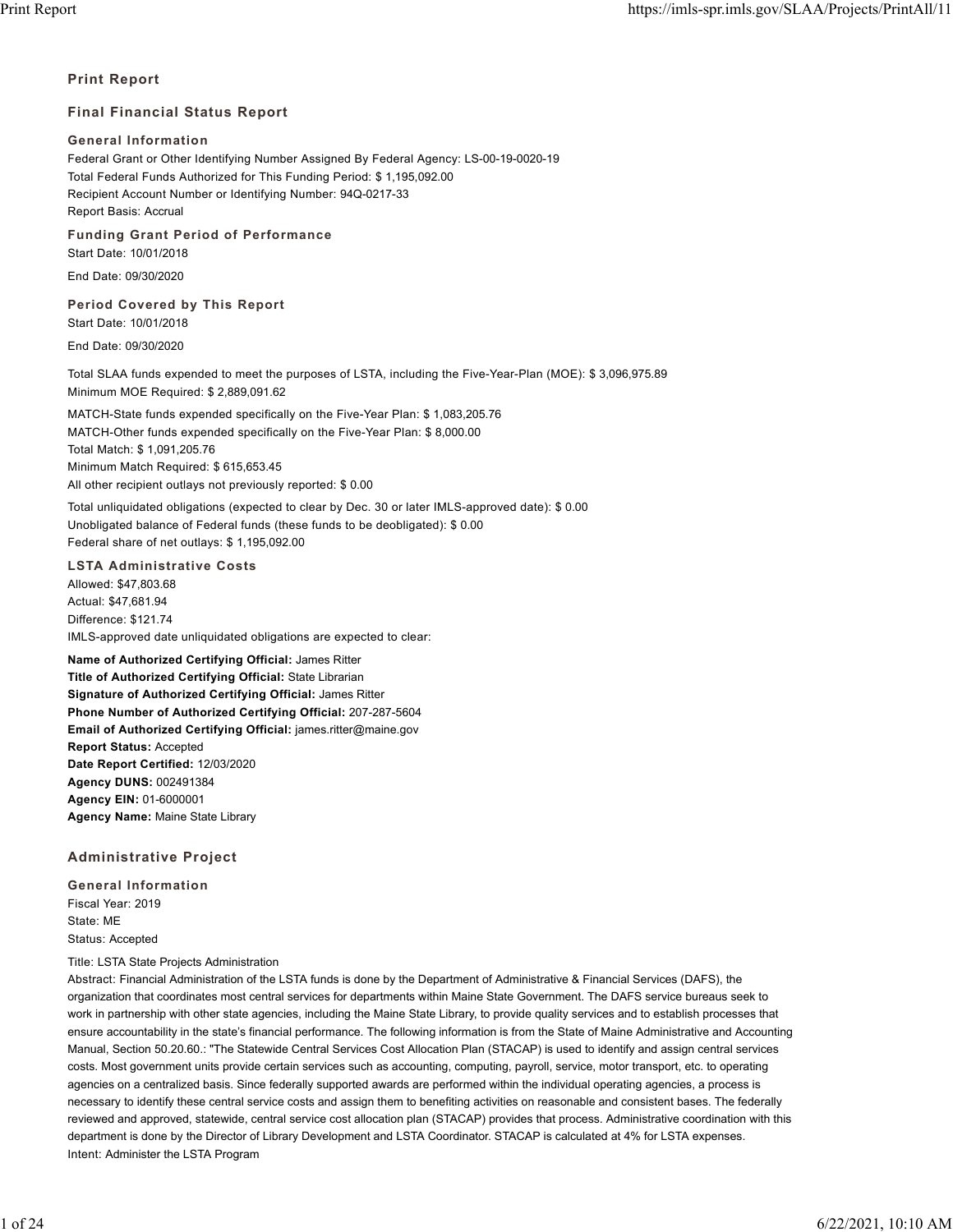Grantee: Maine State Library Start Date: 10/01/2018 End Date: 09/30/2020

| <b>Budget Information</b>         |                                                     |                    |                    |             |
|-----------------------------------|-----------------------------------------------------|--------------------|--------------------|-------------|
|                                   | <b>LSTA</b>                                         | <b>MATCH-State</b> | <b>MATCH-Other</b> | Total       |
| Salaries/Wages/Benefits           | \$0.00                                              | \$0.00             | \$0.00             | \$0.00      |
| Description                       |                                                     |                    |                    |             |
| <b>Consultant Fees</b>            | \$0.00                                              | \$0.00             | \$0.00             | \$0.00      |
| Description                       |                                                     |                    |                    |             |
| <b>Travel</b>                     | \$0.00                                              | \$0.00             | \$0.00             | \$0.00      |
| Description                       |                                                     |                    |                    |             |
| <b>Supplies/Materials</b>         | \$0.00                                              | \$0.00             | \$0.00             | \$0.00      |
| Description                       |                                                     |                    |                    |             |
| <b>Equipment</b>                  | \$0.00                                              | \$0.00             | \$0.00             | \$0.00      |
| Description                       |                                                     |                    |                    |             |
| <b>Services</b>                   | \$47,681.94                                         | \$0.00             | \$0.00             | \$47,681.94 |
| Description                       | STACAP costs and other state service for accouting. |                    |                    |             |
| <b>Other Operational Expenses</b> | \$0.00                                              | \$0.00             | \$0.00             | \$0.00      |
| Description                       |                                                     |                    |                    |             |
| Totals:                           | \$47,681.94                                         | \$0.00             | \$0.00             | \$47,681.94 |

## **Projects**

**Project Information** Fiscal Year: 2019 State: ME Version: 1 SPR Project Code: 2019-ME-82891

Title: Books by Mail State Project Code: 1719 Start Date: 10/01/2018 End Date: 09/30/2020 Status: Accepted

Abstract: The Books by Mail (BBM) program is part of the Maine State Library's Outreach Services. This service helps to meet the library needs of citizens in our large rural state (33,125 square miles with an estimated population of 1,331,479) who live in towns without local libraries or in towns with public libraries open less than 12 hours a week. Services are also for the homebound.

Program Eligibility—Patrons requiring homebound services are eligible to have return postage paid.

Homebound status is defined as a need to receive library materials by mail due to a physical inability to use local library services. To be eligible applicants must have a doctor, nurse, social worker, counselor, teacher, librarian, or other qualified person sign a Certification of Eligibility on the application for services form. For participants for the unserved or underserved communities, the residents pay return postage. Maine residents that have no town library, or who don't pay for library services at a nearby town, or who reside in towns where the library is open less than 12 hours a week are eligible to apply. Every effort is made to encourage local libraries to work with neighboring communities to provide library service to keep Books by Mail for the truly unserved and underserved.

State Goal: Provide and improve library services to individuals with disabilities; and to Maine residents, including children, living in underserved areas and rural areas.

## **Project Director**

Director Name: Chris Boynton; Director Phone: 207-287-5650; Director Email: chris.boynton@maine.gov

#### **Grantee Information**

Grantee: Maine State Library

#### **Additional Materials**

https://www.maine.gov/msl/outreach/booksbymail/ **Budgets**

|                                |                                | <b>LSTA</b>  | <b>MATCH-State</b> | <b>MATCH-Other</b>                                                                                                   | Total        |
|--------------------------------|--------------------------------|--------------|--------------------|----------------------------------------------------------------------------------------------------------------------|--------------|
| <b>Salaries/Wages/Benefits</b> |                                | \$124,500.36 | \$64.990.27        | \$0.00                                                                                                               | \$189.490.63 |
| Description                    |                                |              |                    | LSTA Salary/wages/benefits are for 3.17 FTE federal employees. Match is salary from 3 state funded employees who all |              |
|                                | work part-time on the project. |              |                    |                                                                                                                      |              |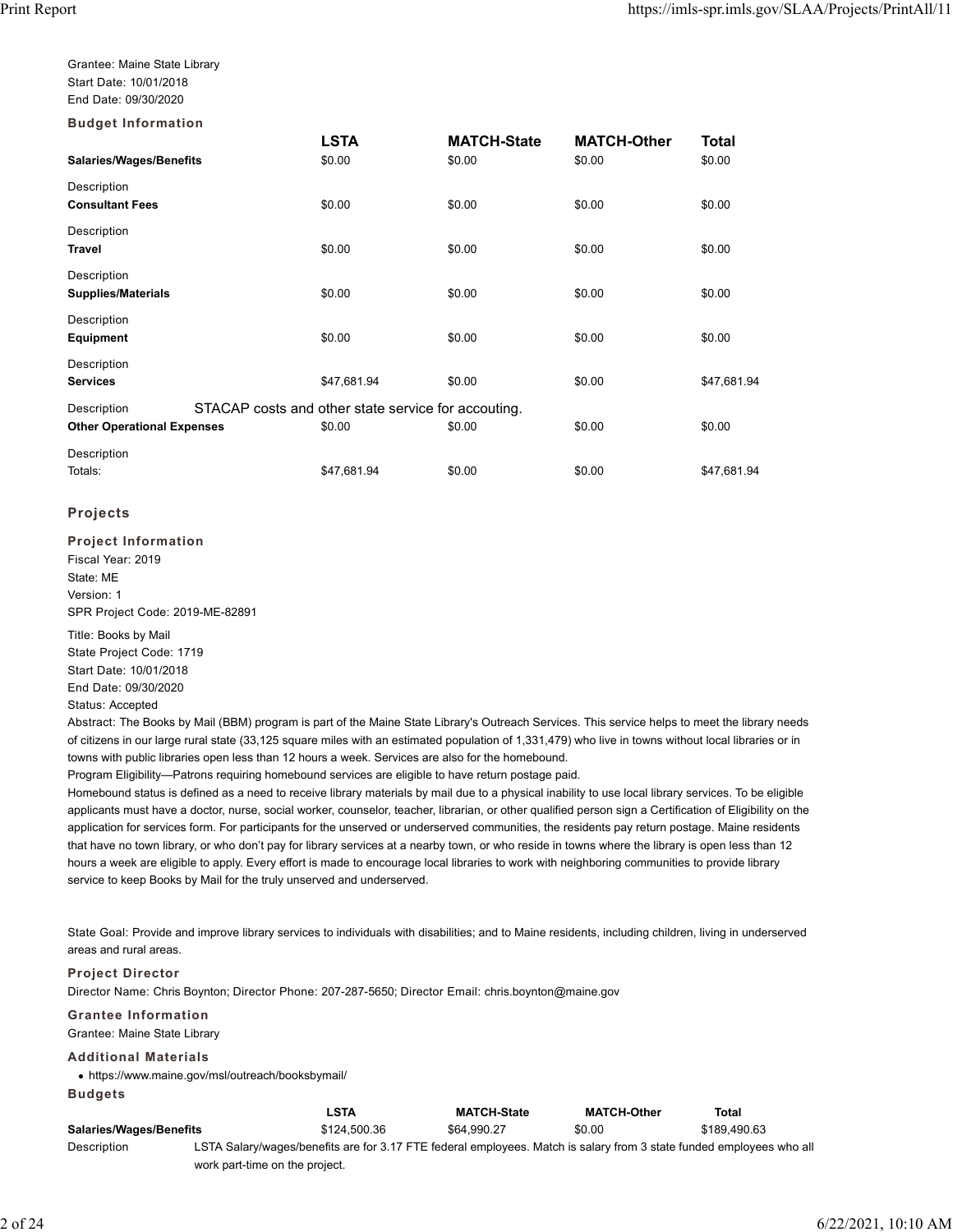| <b>Consultant Fees</b>            |                                                                                                                          | \$0.00                                                                                                                  | \$0.00      | \$0.00 | \$0.00                                                                                                                 |  |  |  |
|-----------------------------------|--------------------------------------------------------------------------------------------------------------------------|-------------------------------------------------------------------------------------------------------------------------|-------------|--------|------------------------------------------------------------------------------------------------------------------------|--|--|--|
| Description                       | No consultant fees.                                                                                                      |                                                                                                                         |             |        |                                                                                                                        |  |  |  |
| Travel                            |                                                                                                                          | \$0.00                                                                                                                  | \$0.00      | \$0.00 | \$0.00                                                                                                                 |  |  |  |
| Description                       | No Travel                                                                                                                |                                                                                                                         |             |        |                                                                                                                        |  |  |  |
| <b>Supplies/Materials</b>         |                                                                                                                          | \$9.790.26                                                                                                              | \$0.00      | \$0.00 | \$9.790.26                                                                                                             |  |  |  |
| Description                       |                                                                                                                          |                                                                                                                         |             |        | \$6821.17 in postage accounts for the majority of funds spent. Remaining funds are for printing and binding and office |  |  |  |
|                                   | supplies.                                                                                                                |                                                                                                                         |             |        |                                                                                                                        |  |  |  |
| Equipment                         |                                                                                                                          | \$0.00                                                                                                                  | \$0.00      | \$0.00 | \$0.00                                                                                                                 |  |  |  |
| Description                       | No equipment.                                                                                                            |                                                                                                                         |             |        |                                                                                                                        |  |  |  |
| <b>Services</b>                   |                                                                                                                          | \$8,488.86                                                                                                              | \$0.00      | \$0.00 | \$8.488.86                                                                                                             |  |  |  |
| Description                       |                                                                                                                          | The cost of services provided by the Office of Information Technology (OIT) for 3 FTE computer, email, network storage, |             |        |                                                                                                                        |  |  |  |
|                                   | Office 365 connections, phone service and technical support is \$4,750.42. Remaining funds were for other state provided |                                                                                                                         |             |        |                                                                                                                        |  |  |  |
|                                   |                                                                                                                          | services for centralized mail and accounting.                                                                           |             |        |                                                                                                                        |  |  |  |
| <b>Other Operational Expenses</b> |                                                                                                                          | \$0.00                                                                                                                  | \$0.00      | \$0.00 | \$0.00                                                                                                                 |  |  |  |
| Description                       | No Other Operational Expenses                                                                                            |                                                                                                                         |             |        |                                                                                                                        |  |  |  |
| Totals:                           |                                                                                                                          | \$142,779.48                                                                                                            | \$64,990.27 | \$0.00 | \$207,769.75                                                                                                           |  |  |  |
| Intent                            |                                                                                                                          |                                                                                                                         |             |        |                                                                                                                        |  |  |  |

Improve users' general knowledge and skills.

- Education
- Literacy

**Project Activities**

### **Activity Details**

**Title:** Lending books to Maine citizens who are disabled, homebound or without access to a library **Abstract:**

Eligible Maine residents can borrow books from the Maine State Library via the Books by Mail program. Patrons who do not have Internet access may make selections from paper catalogs. These are mailed to patrons upon request. Patrons who have the capacity to go online can request and renew materials via email or via an online public access catalog that is part of a statewide consortium. Users can request anything available from the shared database through the OPAC. A formal readers advisory service also allows users to request a specialized recommended reading list. Users can use either a paper or online form. Since Books by Mail patrons have a Maine State Library card, they are eligible for electronic resources such as the Digital Maine Library databases and the Maine InfoNet Download Library (downloadable e‐books and audiobooks). A summer reading program is conducted for the benefit of children enrolled in the Books by Mail program. The Maine State Library pays postage to and from for the homebound patrons. All others pay return postage only. A Maine State Library toll free phone number is provided to users.

**Intent:** Improve users' general knowledge and skills.

**Activity:** Content **Mode:** Lending **Format:** Combined physical & digital

**Total number of items circulated:** 5,299

**Average number of items circulated / month:** 442

**Total number of ILL transactions:** 0

**Average number of ILL transactions / month:** 0

**Partner Information** Please identify the area(s) in which your partner organization(s) operates.

**Libraries:** No **Historical Societies or Organizations:** No **Museums:** No **Archives:** No **Cultural Heritage Organization Multi-type:** No **Preschools:** No **Schools:** No **Adult Education:** No **Human Service Organizations:** No **Other:** Yes

Please identify the legal type of the partner organization(s) for this project.

**Federal Government:** No **State Government:** No **Local Government:** No **School District:** No **Non-Profit:** No **Private Sector:** No **Tribe:** No **Is the activity directed at the library workforce:** No

**For a targeted group or for the general population:** General **Geographic community of the targeted group:** Rural **For what age groups:** All Ages,

**Is the activity state-wide:** Yes

**Specific Locations:** No

**Institution Types**

**Public Libraries:** 0, **Academic Libraries:** 0, **SLAA:** 1, **Consortia:** 0, **Special Libraries:** 0, **School Libraries:** 0, **Other:** 0

**Total number of survey responses:** 0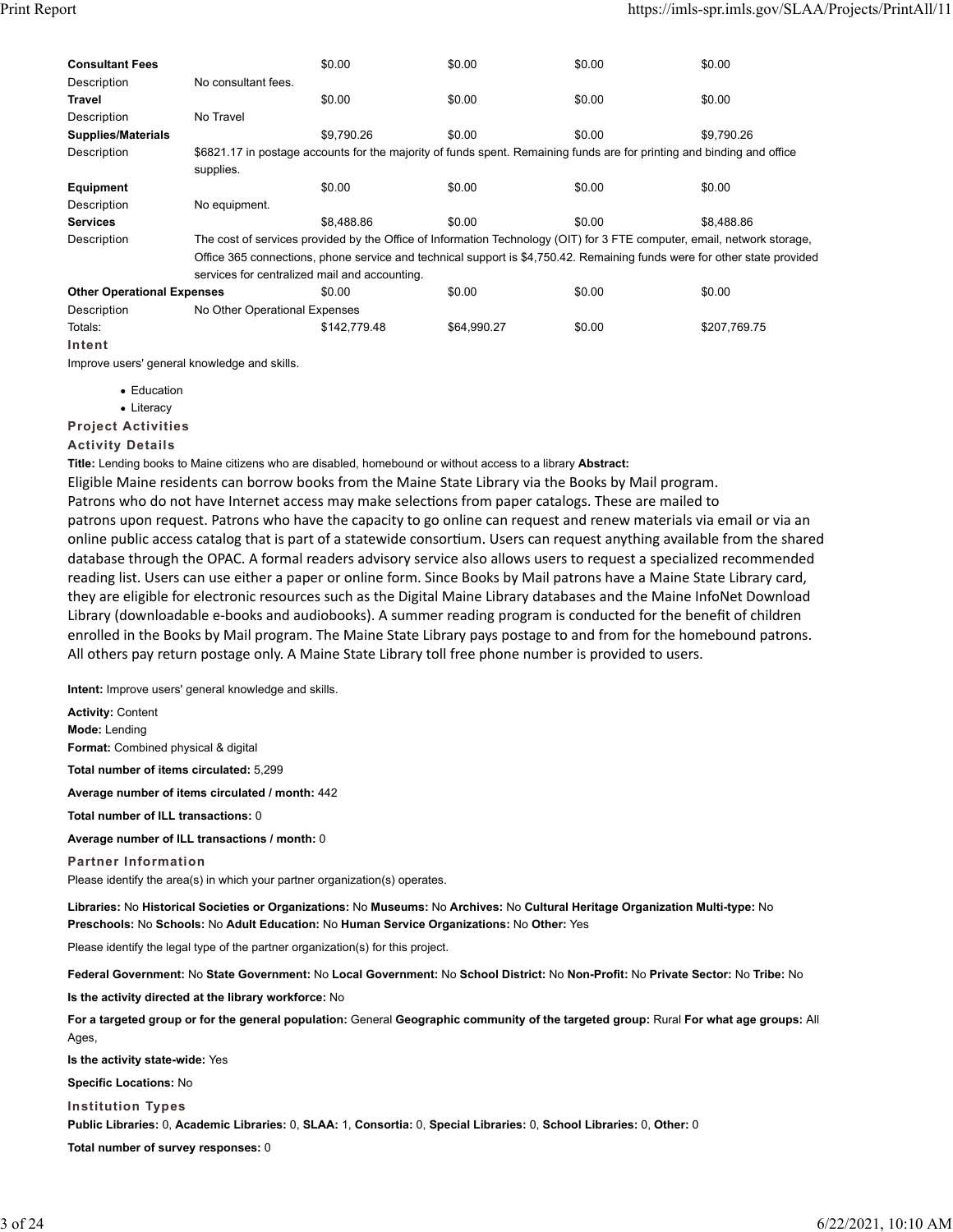## **Project Outcomes**

## **List any important outcomes or findings not previously reported:**

This program served 306 residents this year who cannot access library services due to limited local library service in this reporting period. The Books by Mail program has a total of 3512 registered users (2399 adults and 1113 K-12 juveniles). There are also 195 registered homebound users in the program. This number has increased slightly from last year.

## **Please briefly describe the importance of these outcomes and findings for future program planning:**

With only 10% of registered BBM patrons using the service we still need to assess the impact of the Download Library although our systems make it difficult to track that number. Homebound users vary as that status is constantly changing as local libraries develop their own homebound services and as some patrons get well enough to get to their local library. Homebound users make up just 5% of the program. We are currently tracking usage by zip code/county to further promote in areas where there is low usage. An Maine State Library evaluation of the program will be done in 2021 to align with LSTA Five Year Plan Evaluation.

## **Explain one or two of the most significant lessons learned for others wanting to adopt any facets of this project:**

This program is highly valued by those who need it but usage is only a small percentage of the Maine population that could use it. Barriers are costs to return books for some users and lack of knowledge about the service for those who may be homebound for a short period of time. There are approximatly198 towns without libraries or full library service. New Maine Public Library Standards will expand the number of libraries open the minimum hours (12) and this reduce the number of towns eligible.

## **Do you anticipate continuing this project after the current reporting period ends?** Yes

**Do you anticipate any change in level of effort in managing this project?** No

**Do you anticipate changing the types of activities and objectives addressed by the project?** Yes

The Maine State Library will evaluate whether this service should be a federal or state program along with a strategy to promote the service.

**Was an evaluation conducted for this project?** No

Exemplary: No

**Project Tags** Homebound

# **Project Information**

Fiscal Year: 2019 State: ME Version: 1 SPR Project Code: 2019-ME-82892

Title: Talking Books Plus (Large Print, Talking Books, and Descriptive Videos) State Project Code: 1702

Start Date: 10/01/2018

End Date: 09/30/2020

Status: Accepted

Abstract: The purpose of the Maine State Library's Talking Books Plus program is to provide free services to Maine residents of any age who are unable to read traditional print materials. The Maine State Library's Talking BooksPlus program has three components:

1. **Large Print Books:** The program purpose is to directly or through public libraries meet the informational and recreational needs of residents of Maine who are certified as being blind, visually impaired, or physically handicapped.

2. **Talking Books Plus:** The program purpose is to act as Maine's regional library for the National Library Services for the Blind and Physically Handicapped (NLS) providing talking books statewide and providing descriptive videos to individually enrolled patrons.

3. **Recorded Books:** Recording of Maine materials not recorded by the Library of Congress. This program provides specific Maine materials in the state and nationally.

State Goal: Provide and improve library services to individuals with disabilities; and to Maine residents, including children, living in underserved areas and rural areas.

## **Project Director**

Director Name: Chris Boynton; Director Phone: 207-287-5650; Director Email: chris.boynton@maine.gov

## **Grantee Information**

Grantee: Maine State Library

## **Additional Materials**

http://www.maine.gov/msl/outreach/lbph/index.shtml

**LSTA MATCH-State MATCH-Other Total Salaries/Wages/Benefits** \$138,217.69 \$4,081.30 \$0.00 \$142,298.99 Description Salary and wages are for 2.167 FTE for LSTA. State salary match includes part-time work by 1 employee. **Consultant Fees** \$0.00 \$0.00 \$0.00 \$0.00 \$0.00 \$0.00 \$0.00 Description No consultant fees **Travel** \$6,683.92 \$0.00 \$0.00 \$6,683.92 Description \$6280.92 is for 2 Talking Books staff to travel out of state to the NLS conference and to one local regional meeting. Also included is \$403 for rental of state vehicle to travel to statewide meetings. **Budgets**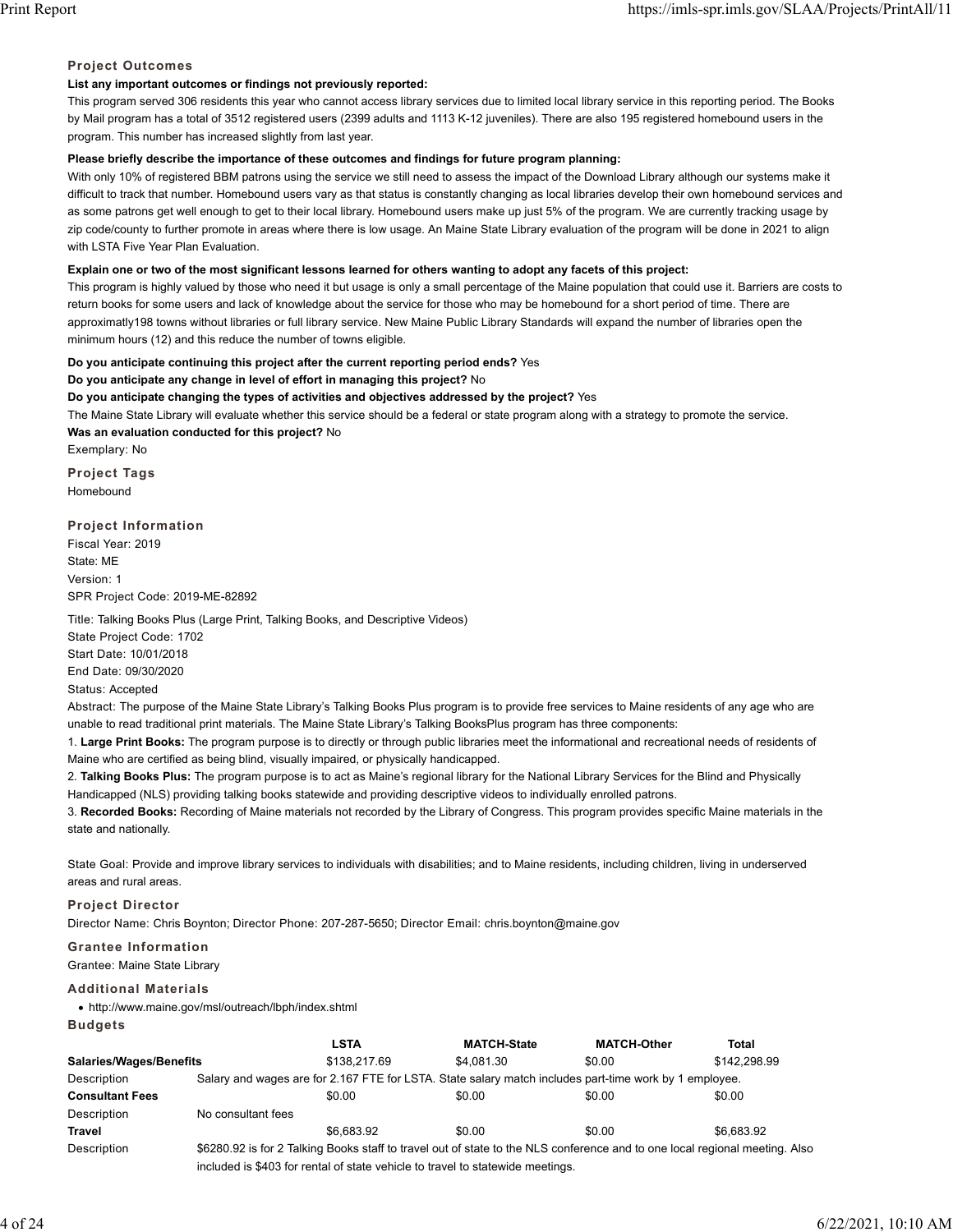| <b>Supplies/Materials</b>         |                                               | \$5.397.49                                                                                                                   | \$0.00     | \$0.00 | \$5.397.49                                                                                                                    |  |  |
|-----------------------------------|-----------------------------------------------|------------------------------------------------------------------------------------------------------------------------------|------------|--------|-------------------------------------------------------------------------------------------------------------------------------|--|--|
| Description                       |                                               | \$2092.08 was for Braille and Large print books. \$1117.53 was for printing, binding and postage. The remaining balance was  |            |        |                                                                                                                               |  |  |
|                                   | for office supplies and mailing materials.    |                                                                                                                              |            |        |                                                                                                                               |  |  |
| <b>Equipment</b>                  |                                               | \$0.00                                                                                                                       | \$0.00     | \$0.00 | \$0.00                                                                                                                        |  |  |
| Description                       | No equipment.                                 |                                                                                                                              |            |        |                                                                                                                               |  |  |
| <b>Services</b>                   |                                               | \$12.621.20                                                                                                                  | \$0.00     | \$0.00 | \$12.621.20                                                                                                                   |  |  |
| Description                       |                                               |                                                                                                                              |            |        | \$3,834 was for final ARSD services for for transition to NLS WebReads system. \$4750.44 is for the cost of services provided |  |  |
|                                   |                                               |                                                                                                                              |            |        | by the Office of Information Technology (OIT) for 2.167 FTE computer, email, network storage, Office 365 connections, phone   |  |  |
|                                   |                                               | service and technical support. \$861.12 was for costs to host a local meeting. Remaining funds were for other state provided |            |        |                                                                                                                               |  |  |
|                                   | services for centralized mail and accounting. |                                                                                                                              |            |        |                                                                                                                               |  |  |
| <b>Other Operational Expenses</b> |                                               | \$0.00                                                                                                                       | \$0.00     | \$0.00 | \$0.00                                                                                                                        |  |  |
| Description                       | No Other Operational Expenses.                |                                                                                                                              |            |        |                                                                                                                               |  |  |
| Totals:                           |                                               | \$162.920.30                                                                                                                 | \$4.081.30 | \$0.00 | \$167,001.60                                                                                                                  |  |  |
| Intent                            |                                               |                                                                                                                              |            |        |                                                                                                                               |  |  |

Improve users' ability to obtain and/or use information resources.

- Education
- Literacy

**Project Activities**

**Activity Details**

**Title:** Talking Books Plus **Abstract:**

Activities for the Talking Book Plus program include: Registering new patrons via phone; providing reader's advisory services, maintaining a patron handbook, providing a distance summer reading program to juvenile patrons, promoting the grant funded Newsline service, and working with the Maine State Division of the Blind and Maine AIM.

Talking Books materials are circulated via digital cartridges out of the Maine State Library or patron initiated downloads through BARD: Braille and Audio Reading Download at NLS

**Intent:** Improve users' ability to obtain and/or use information resources.

**Activity:** Content **Mode:** Lending **Format:** Combined physical & digital **Total number of items circulated:** 143,901 **Average number of items circulated / month:** 11,992 **Total number of ILL transactions:** 0

**Average number of ILL transactions / month:** 0

**Partner Information**

Please identify the area(s) in which your partner organization(s) operates.

**Libraries:** No **Historical Societies or Organizations:** No **Museums:** No **Archives:** No **Cultural Heritage Organization Multi-type:** No **Preschools:** No **Schools:** No **Adult Education:** No **Human Service Organizations:** No **Other:** No

Please identify the legal type of the partner organization(s) for this project.

**Federal Government:** Yes **State Government:** No **Local Government:** Yes **School District:** No **Non-Profit:** Yes **Private Sector:** No **Tribe:** No

**Is the activity directed at the library workforce:** No

**For a targeted group or for the general population:** Targeted **Geographic community of the targeted group:** Urban, Suburban, Rural **For what age groups:** All Ages,

**For what economic types:** EconomicNotApplicable **For what ethnicity types:** EthnicityNotApplicable, **Is the activity directed at families:** No **Is the activity directed at intergenerational groups:** No **Is the activity targeted at immigrants/refugees:** No **Is the activity directed at those with disabilities:** Yes **Limited functional literacy or informational skills:** No **Is the activity category not already captured:** No

**Is the activity state-wide:** Yes

**Specific Locations:** No

**Institution Types**

**Public Libraries:** 0, **Academic Libraries:** 0, **SLAA:** 1, **Consortia:** 0, **Special Libraries:** 0, **School Libraries:** 0, **Other:** 0

**Total number of survey responses:** 0

**Activity Details**

**Title:** Large Print Books **Abstract:**

Large print books are purchased and circulated to program participants as well as to public libraries, schools and retirement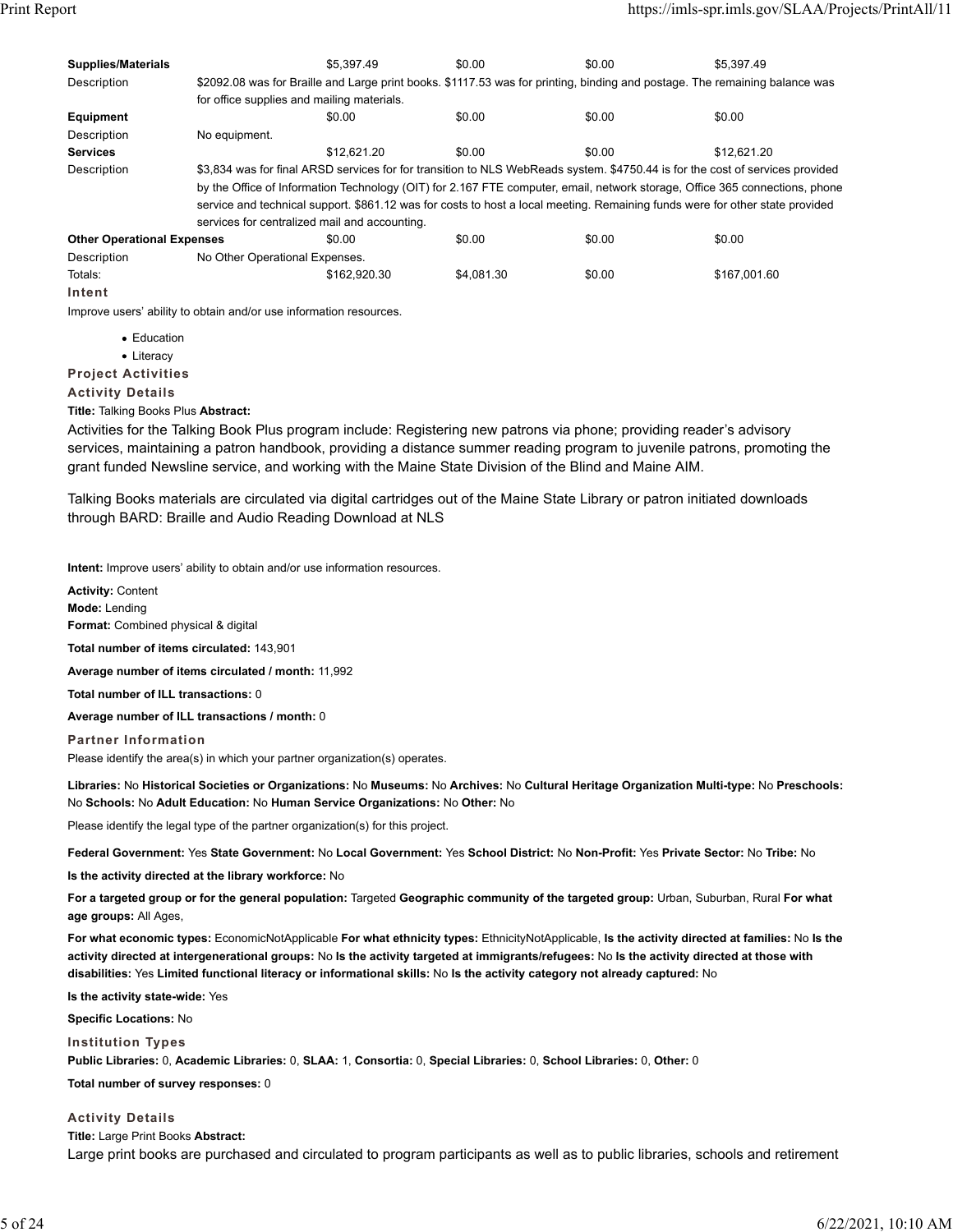homes in Maine.

**Intent:** Improve users' ability to obtain and/or use information resources.

**Activity:** Content **Mode:** Lending **Format:** Physical

**Total number of items circulated:** 6,431

**Average number of items circulated / month:** 536

**Total number of ILL transactions:** 4

**Average number of ILL transactions / month:** 0

**Partner Information**

Please identify the area(s) in which your partner organization(s) operates.

**Libraries:** Yes **Historical Societies or Organizations:** No **Museums:** No **Archives:** No **Cultural Heritage Organization Multi-type:** No **Preschools:** No **Schools:** Yes **Adult Education:** No **Human Service Organizations:** Yes **Other:** No

Please identify the legal type of the partner organization(s) for this project.

**Federal Government:** Yes **State Government:** Yes **Local Government:** Yes **School District:** Yes **Non-Profit:** Yes **Private Sector:** No **Tribe:** No

**Is the activity directed at the library workforce:** No

**For a targeted group or for the general population:** Targeted **Geographic community of the targeted group:** Urban, Suburban, Rural **For what age groups:** All Ages,

**For what economic types:** EconomicNotApplicable **For what ethnicity types:** EthnicityNotApplicable, **Is the activity directed at families:** No **Is the activity directed at intergenerational groups:** No **Is the activity targeted at immigrants/refugees:** No **Is the activity directed at those with disabilities:** Yes **Limited functional literacy or informational skills:** No **Is the activity category not already captured:** No

**Is the activity state-wide:** Yes

**Specific Locations:** No

**Institution Types**

**Public Libraries:** 13, **Academic Libraries:** 0, **SLAA:** 1, **Consortia:** 0, **Special Libraries:** 0, **School Libraries:** 0, **Other:** 0

**Total number of survey responses:** 0

**Activity Details Title:** Talking Books Recording Project **Abstract:**

The Maine State Library (MSL) records Maine materials not recorded by the National Library Services for the Blind and Physically Handicapped (NLS). The MSL has an onsite recording studio and a part-time librarian who manages the projects and the volunteers.

**Intent:** Improve users' ability to obtain and/or use information resources.

**Activity:** Content **Mode:** Creation **Format:** Digital **Number of items digitized:** 2 **Number of items digitized and available to the public:** 14 **Number of physical items:** 0 **Number of open-source applications/software/systems:** 0 **Number of proprietary applications/software/systems:** 0 **Number of learning resources (e.g. toolkits, guides):** 0 **Number of plans/frameworks:** 0 **Partner Information** Please identify the area(s) in which your partner organization(s) operates.

**Libraries:** No **Historical Societies or Organizations:** No **Museums:** No **Archives:** No **Cultural Heritage Organization Multi-type:** No **Preschools:** No **Schools:** No **Adult Education:** No **Human Service Organizations:** No **Other:** No

Please identify the legal type of the partner organization(s) for this project.

**Federal Government:** Yes **State Government:** No **Local Government:** No **School District:** No **Non-Profit:** No **Private Sector:** No **Tribe:** No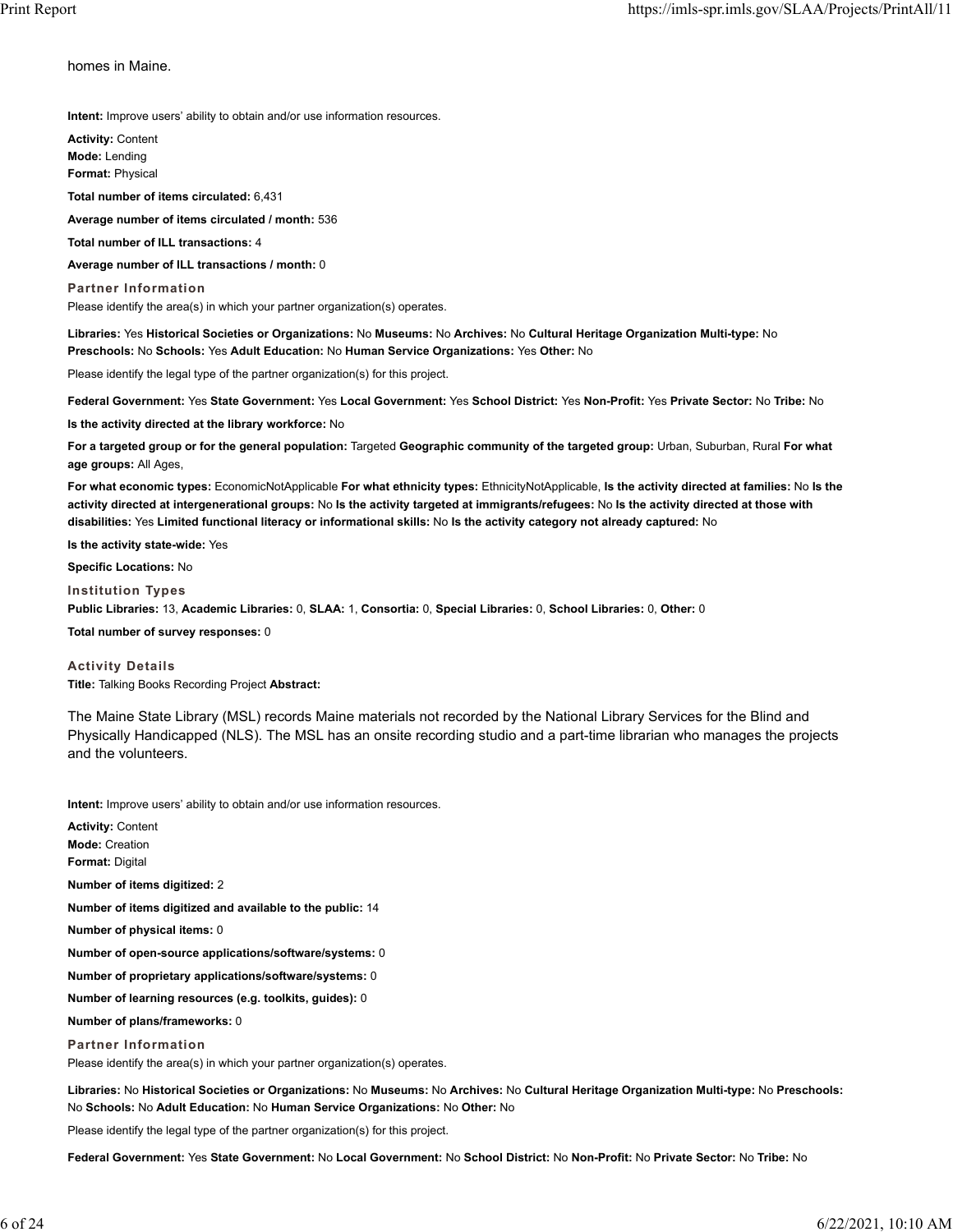#### **Is the activity directed at the library workforce:** No

**For a targeted group or for the general population:** Targeted **Geographic community of the targeted group:** Urban, Suburban, Rural **For what age groups:** All Ages,

**For what economic types:** EconomicNotApplicable **For what ethnicity types:** EthnicityNotApplicable, **Is the activity directed at families:** No **Is the activity directed at intergenerational groups:** No **Is the activity targeted at immigrants/refugees:** No **Is the activity directed at those with disabilities:** Yes **Limited functional literacy or informational skills:** No **Is the activity category not already captured:** No

**Is the activity state-wide:** No

**Name:** Maine State Library

64 SHS Augusta, ME 04333

**Total number of survey responses:** 0

### **Project Outcomes**

#### **List any important outcomes or findings not previously reported:**

We have been using a new ILS with duplication on demand capability for over a year now. Usage of Talking Books increased over the survey period, while Large Print demand has decreased by half. Overall circulation increased slightly. Currently BARD downloads represent 20% of all lending.

### **Please briefly describe the importance of these outcomes and findings for future program planning:**

Duplication on demand continues to satisfy patron demand for material and service to Talking Books patrons was unaffected by the pandemic. Large Print circulation has decreased largely due to the pandemic. A lack of funding for the Large Print collection is also a factor in decreased circulation. We will evaluate the program during the Five year Evaluation project.

#### **Explain one or two of the most significant lessons learned for others wanting to adopt any facets of this project:**

Duplication on demand kept us in business. Without it, our service to Talking Book patrons would have been severely curtailed. It enabled us to continue to serve all patrons during the pandemic closure.

**Do you anticipate continuing this project after the current reporting period ends?** Yes

**Do you anticipate any change in level of effort in managing this project?** No

**Do you anticipate changing the types of activities and objectives addressed by the project?** No

**Was an evaluation conducted for this project?** Yes

**Was a final written evaluation report produced?** No

Exemplary: Yes; MSL staff in the Talking Books Program continues to serve patrons efficiently while working in rapidly changing conditions.

**Project Tags** Talking books

### **Project Information**

Fiscal Year: 2019 State: ME Version: 1 SPR Project Code: 2019-ME-82893

Title: Maine InfoNet -Partnership with the University of Maine State Project Code: 1746 Start Date: 10/01/2018 End Date: 09/30/2020 Status: Accepted

Abstract: Maine InfoNet is a collaborative of academic, public, school, and special libraries that provides leadership in resource sharing, promotes cost effective solutions for quality library information services, and supports the cultural, educational, and economic development of Maine. Supported by the Maine State Library through a contract with the University of Maine System, Maine InfoNet connects the people of Maine to information and ideas through library cooperation. A Board of Directors oversees the operation of Maine InfoNet and takes the lead in planning and establishing policies. The Maine State Librarian is a member of this Board along with 12 other members from the Maine library community. Maine InfoNet is dedicated to improving information and library service to all Maine citizens through online systems and technology. It develops and manages services that unite electronic and physical resources to form a digital library for all of Maine.

State Goal: Expand library resource sharing and services for all Maine residents

#### **Project Director**

Director Name: James Jackson Sanborn; Director Phone: 207-581-3083;; Director Email: james.jacksonsanborn@maineinfonet.org

# **Grantee Information**

Grantee: Maine State Library

## **Additional Materials**

- $\bullet$  http://www.maineinfonet.org/
- https://library.digitalmaine.org/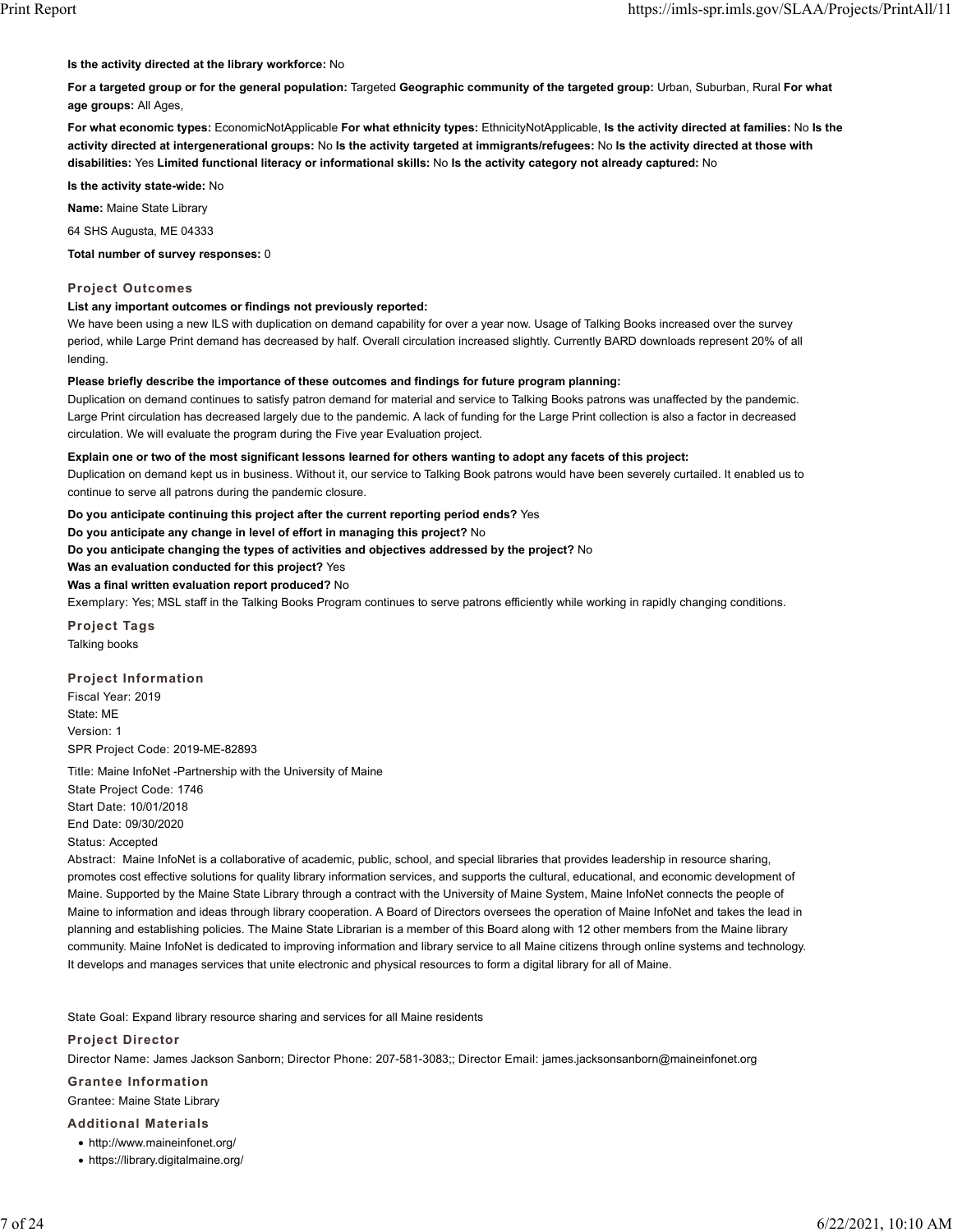**Budgets**

| • https://www.maineinfonet.org/download/downloadlibrary/ |
|----------------------------------------------------------|
|----------------------------------------------------------|

| buuyets                           |                                                                                                                              |                                                                                                                                 |                                                                                                  |                    |              |  |  |  |
|-----------------------------------|------------------------------------------------------------------------------------------------------------------------------|---------------------------------------------------------------------------------------------------------------------------------|--------------------------------------------------------------------------------------------------|--------------------|--------------|--|--|--|
|                                   |                                                                                                                              | <b>LSTA</b>                                                                                                                     | <b>MATCH-State</b>                                                                               | <b>MATCH-Other</b> | Total        |  |  |  |
| <b>Salaries/Wages/Benefits</b>    |                                                                                                                              | \$108,951.71                                                                                                                    | \$135,364.22                                                                                     | \$0.00             | \$244,315.93 |  |  |  |
| Description                       |                                                                                                                              |                                                                                                                                 | LSTA salaries/wages are for 1.17 FTEs and 1 FTE for state salary match dedicated to the project. |                    |              |  |  |  |
| <b>Consultant Fees</b>            |                                                                                                                              | \$0.00                                                                                                                          | \$0.00                                                                                           | \$0.00             | \$0.00       |  |  |  |
| Description                       | No consultant fees.                                                                                                          |                                                                                                                                 |                                                                                                  |                    |              |  |  |  |
| Travel                            |                                                                                                                              | \$1,130.82                                                                                                                      | \$0.00                                                                                           | \$0.00             | \$1,130.82   |  |  |  |
| Description                       |                                                                                                                              | \$558.02 is for in-state travel for 1 federal FTE. Hotel for instate travel for trainings at various locations and at the Maine |                                                                                                  |                    |              |  |  |  |
|                                   | Library Conference.                                                                                                          |                                                                                                                                 |                                                                                                  |                    |              |  |  |  |
| <b>Supplies/Materials</b>         |                                                                                                                              | \$0.00                                                                                                                          | \$0.00                                                                                           | \$0.00             | \$0.00       |  |  |  |
| Description                       | No supplies.                                                                                                                 |                                                                                                                                 |                                                                                                  |                    |              |  |  |  |
| Equipment                         |                                                                                                                              | \$0.00                                                                                                                          | \$0.00                                                                                           | \$0.00             | \$0.00       |  |  |  |
| Description                       | No equipment                                                                                                                 |                                                                                                                                 |                                                                                                  |                    |              |  |  |  |
| <b>Services</b>                   |                                                                                                                              | \$34.746.92                                                                                                                     | \$47,376.00                                                                                      | \$0.00             | \$82,122.92  |  |  |  |
| Description                       | \$27,334 of federal funds and \$47,376 of state matching funds is for a contract with the University of Maine system for 50% |                                                                                                                                 |                                                                                                  |                    |              |  |  |  |
|                                   | of the Executive Director's salary and benefits. \$4750.42 is for the cost of services provided by the Office of Information |                                                                                                                                 |                                                                                                  |                    |              |  |  |  |
|                                   | Technology (OIT) for 2.167 FTE email, network storage, Office 365 connections, phone and technical support. Remaining        |                                                                                                                                 |                                                                                                  |                    |              |  |  |  |
|                                   | funds were for other state provided centralized accounting services.                                                         |                                                                                                                                 |                                                                                                  |                    |              |  |  |  |
| <b>Other Operational Expenses</b> |                                                                                                                              | \$0.00                                                                                                                          | \$0.00                                                                                           | \$0.00             | \$0.00       |  |  |  |
| Description                       | NA                                                                                                                           |                                                                                                                                 |                                                                                                  |                    |              |  |  |  |
| Totals:                           |                                                                                                                              | \$144,829.45                                                                                                                    | \$182,740.22                                                                                     | \$0.00             | \$327,569.67 |  |  |  |

Improve users' ability to obtain and/or use information resources.

General (select only for electronic databases or other data sources)

Other

**Project Activities**

**Intent**

**Activity Details**

**Title:** Maine ILS and Statewide Catalog **Abstract:**

Maine InfoNet manages three statewide ILS consortia as well as the statewide catalog – MaineCat. The URSUS consortium includes 11 libraries: University of Maine System libraries, the Maine State Library, the Maine Law and Legislative Library and Bangor Public Library. The Minerva consortium include 59 public, school, academic and hospital libraries. The MILS system for small libraries includes 21 libraries. All three consortia use the same ILS system, are scaled to size and capacity and all feed into the state catalog, MaineCat. Maine InfoNet provides the management, technological infrastructure, help desk ticketing system, and training.

**Intent:** Improve users' ability to obtain and/or use information resources.

**Activity:** Content

**Mode:** Lending

**Format:** Combined physical & digital

**Total number of items circulated:** 3,457,177

**Average number of items circulated / month:** 288,098

**Total number of ILL transactions:** 464,598

**Average number of ILL transactions / month:** 38,716

**Partner Information**

Please identify the area(s) in which your partner organization(s) operates.

**Libraries:** Yes **Historical Societies or Organizations:** No **Museums:** Yes **Archives:** Yes **Cultural Heritage Organization Multi-type:** No **Preschools:** No **Schools:** Yes **Adult Education:** No **Human Service Organizations:** No **Other:** No

Please identify the legal type of the partner organization(s) for this project.

**Federal Government:** No **State Government:** Yes **Local Government:** Yes **School District:** Yes **Non-Profit:** Yes **Private Sector:** No **Tribe:** No

**Is the activity directed at the library workforce:** No

**For a targeted group or for the general population:** General **Geographic community of the targeted group:** Urban, Suburban, Rural **For**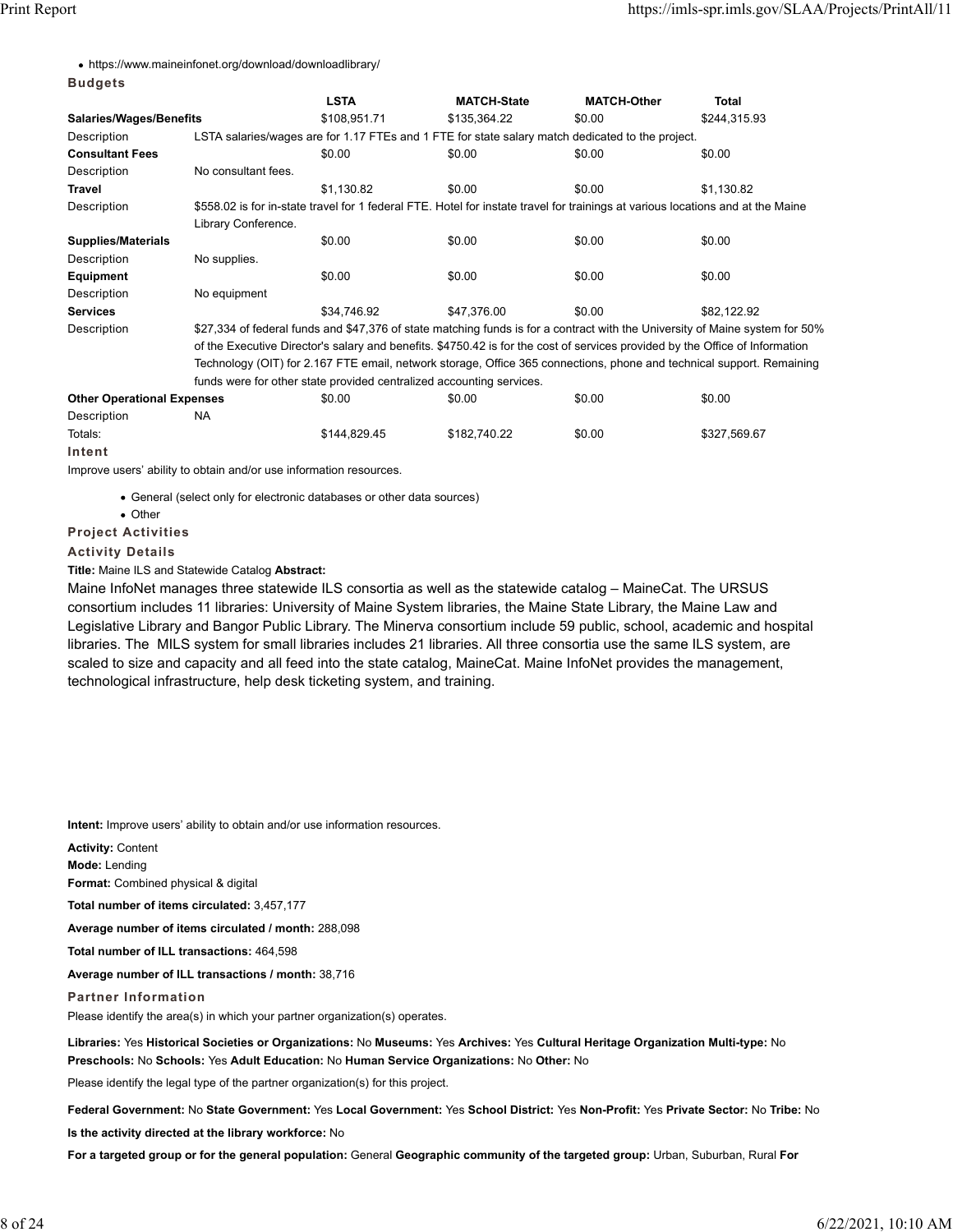**what age groups: Is the activity state-wide:** Yes

**Specific Locations:** No

**Institution Types Public Libraries:** 58, **Academic Libraries:** 21, **SLAA:** 1, **Consortia:** 3, **Special Libraries:** 10, **School Libraries:** 2, **Other:** 0

**Total number of survey responses:** 0

## **Activity Details**

**Title:** Digital Maine Library **Abstract:**

Maine InfoNet manages the Digital Maine Library. This collection of online resources provides access to full text and abstracts from magazines, newspapers and reference books. Digital Maine Library is provided free of charge to all library types and Maine citizens from home. Digital Maine Library is funded by the Maine State Library, the University of Maine, the Maine Telecommunications Education Access Fund via the Public Utilities Commission as well as Colby, Bates, and Bowdoin colleges.

**Intent:** Improve users' ability to obtain and/or use information resources.

**Activity:** Content **Mode:** Other **Format:** Digital

Management of the technology infrastructure for authentication adn delivery at the local level for all libraries

**Partner Information** Please identify the area(s) in which your partner organization(s) operates.

**Libraries:** Yes **Historical Societies or Organizations:** No **Museums:** No **Archives:** No **Cultural Heritage Organization Multi-type:** No **Preschools:** No **Schools:** No **Adult Education:** No **Human Service Organizations:** No **Other:** No

Please identify the legal type of the partner organization(s) for this project.

**Federal Government:** No **State Government:** Yes **Local Government:** Yes **School District:** Yes **Non-Profit:** Yes **Private Sector:** No **Tribe:** No

**Is the activity directed at the library workforce:** No

**For a targeted group or for the general population:** General **Geographic community of the targeted group:** Urban, Suburban, Rural **For what age groups:**

**Is the activity state-wide:** Yes

**Specific Locations:** No

**Institution Types**

**Public Libraries:** 256, **Academic Libraries:** 33, **SLAA:** 1, **Consortia:** 3, **Special Libraries:** 43, **School Libraries:** 542, **Other:** 0

**Total number of survey responses:** 0

## **Activity Details**

**Title:** Download Library: E-books and Audiobooks **Abstract:**

Maine InfoNet also manages the Download Library of e-books and audiobooks for Maine libraries. The e-books and audiobooks are both available to patrons of all member libraries that join this project. Libraries pay an annual membership fee which is used to purchase content and pay for licensing fees. Membership fees are based on library population served and range from a low of \$150 for libraries serving populations under 1,000 to a high of \$1,700 for libraries serving populations above 25,000.

**Intent:** Improve users' ability to obtain and/or use information resources.

**Activity:** Content **Mode:** Lending **Format:** Digital **Total number of items circulated:** 537,438 **Average number of items circulated / month:** 44,787 **Total number of ILL transactions:** 0 **Average number of ILL transactions / month:** 0 **Partner Information** Please identify the area(s) in which your partner organization(s) operates.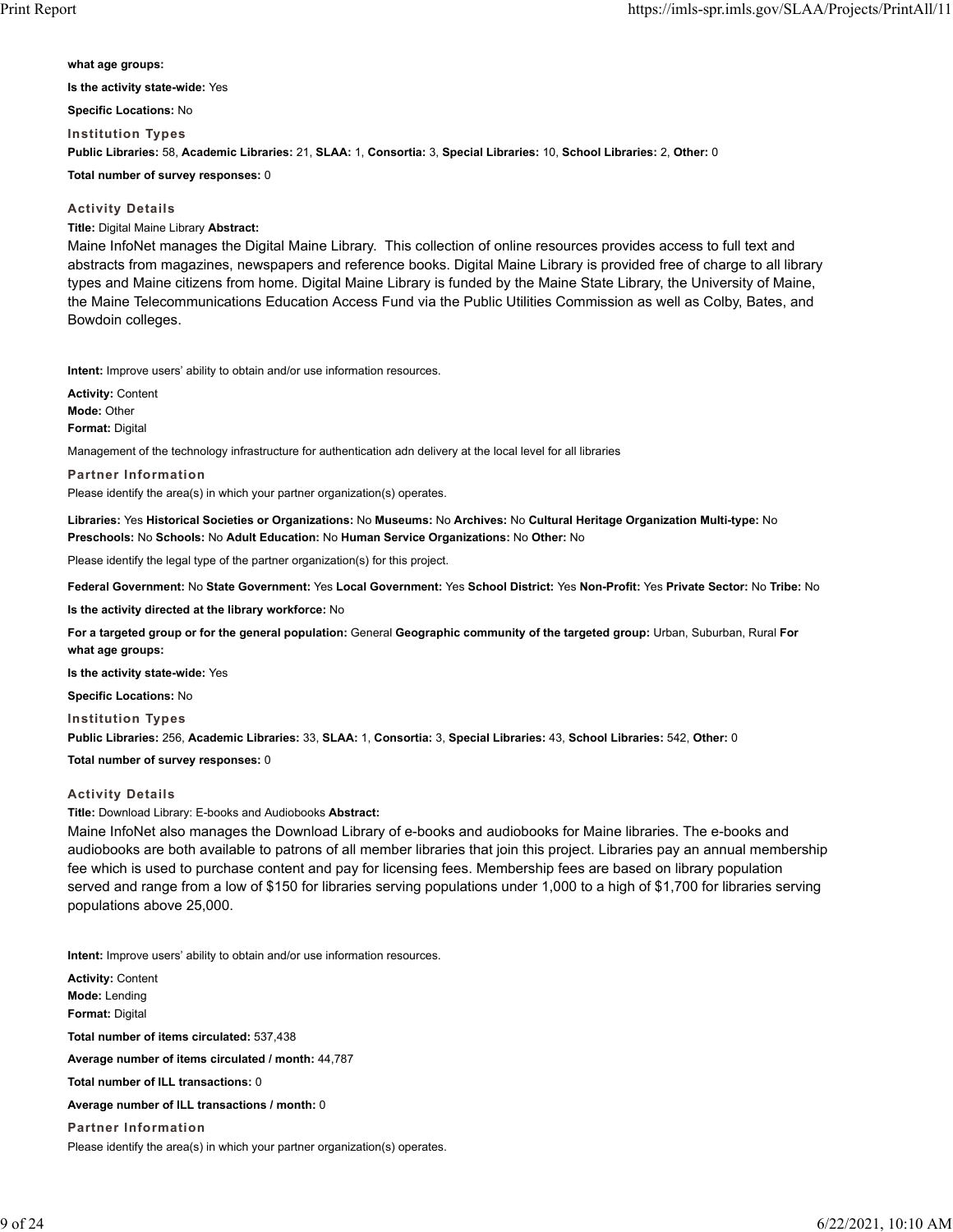**Libraries:** No **Historical Societies or Organizations:** No **Museums:** No **Archives:** No **Cultural Heritage Organization Multi-type:** No **Preschools:** No **Schools:** No **Adult Education:** No **Human Service Organizations:** No **Other:** No

Please identify the legal type of the partner organization(s) for this project.

**Federal Government:** No **State Government:** Yes **Local Government:** Yes **School District:** Yes **Non-Profit:** Yes **Private Sector:** No **Tribe:** No

**Is the activity directed at the library workforce:** No

**For a targeted group or for the general population:** General **Geographic community of the targeted group:** Urban, Suburban, Rural **For what age groups:**

**Is the activity state-wide:** Yes

**Specific Locations:** No

**Institution Types**

**Public Libraries:** 168, **Academic Libraries:** 24, **SLAA:** 1, **Consortia:** 0, **Special Libraries:** 0, **School Libraries:** 22, **Other:** 0

**Total number of survey responses:** 0

### **Project Outcomes**

### **List any important outcomes or findings not previously reported:**

Maine citizens, library patrons and students continue to have increased access to the collections of more Maine libraries via MaineCat due to the expansion of the MILS consortium for small libraries. There are now 21 libraries participating with plans for adding more libraries each year. The Minerva consortium is also adding new libraries. For the Digital Maine Library, moving towards a geo-location/geo-authentication provides easier access for Maine citizens.

#### **Please briefly describe the importance of these outcomes and findings for future program planning:**

Bringing new libraries into the statewide system allows more Maine citizens access to the statewide catalog, MaineCat. Each new library added to the systems expands the equity of service to rural Maine citizens. Maine InfoNet in collaboration with the Maine State Library and the University of Maine's Fogler library piloted the Maine Reciprocal Borrowing Program (MRBP) in hopes of moving towards statewide "card" allowing patrons to borrow and return from any library. The program was interrupted by library closings during COVID but the expectation is to extend the pilot so the program can be more fully evaluated. For the Digital Maine Library, refining the authentication process in the upcoming years will be oin-going as will marketing and providing easy access for all Maine citizens.

#### **Explain one or two of the most significant lessons learned for others wanting to adopt any facets of this project:**

Supporting libraries with preparation guidelines and training prior to implementation is necessary and time consuming especially as more small and rural libraries are brought into MILS. The Maine State Library and Maine InfoNet need to pursue funding for additional personnel to accomplish more participation in the statewide ILS by small and rural libraries. For the Digital Maine Library, geo-location provides advantages and disadvantages. COVID caused us to make some adjustments with the vendor to allow easier access for K-12 remote learning. Having geo-location tied to the contracted vendors cooperating with the vendor providing the authentication is something we continue to study.

**Do you anticipate continuing this project after the current reporting period ends?** Yes **Do you anticipate any change in level of effort in managing this project?** No **Do you anticipate changing the types of activities and objectives addressed by the project?** No

**Was an evaluation conducted for this project?** No

Exemplary: No

**Project Tags**

**Project Information**

Fiscal Year: 2019 State: ME Version: 1 SPR Project Code: 2019-ME-82894

Title: MRLS-Area Reference and Resource Centers State Project Code: 1744 Start Date: 10/01/2018 End Date: 09/30/2020 Status: Accepted

Abstract: The MRLS ARRC system was established by legislation in 1973 (MRSA Title 27, Chapter 4). Currently there are three ARRC libraries serving 16 counties divided into nine regions. The ARRC libraries were selected to improve library services to the residents of Maine. Portland Public Library (PPL) provides services in the southern counties (York and Cumberland population 499,786). Bangor Public Library (BPL) provides services for the northern and eastern counties (Aroostook, Hancock, Knox, Penobscot, Piscataquis, Waldo, and Washington – population 451,365) and the Maine State Library (MSL) provides services for the central and western counties (Androscoggin, Franklin, Kennebec, Lincoln, Oxford, Sagadahoc and Somerset – population 387,253). Lewiston Public Library (LPL) supplements ILL services for fiction for the MSL. The Maine State Library contracts with PPL, BPL and LPL for ARRC services to expand library resource sharing and services for all Maine residents. The ARRCs:

• Provide ILL services to libraries in their respective counties

• Provide free borrower's cards to Maine residents residing in their respective counties. 51,255 cards are provided to citizens outside Augusta,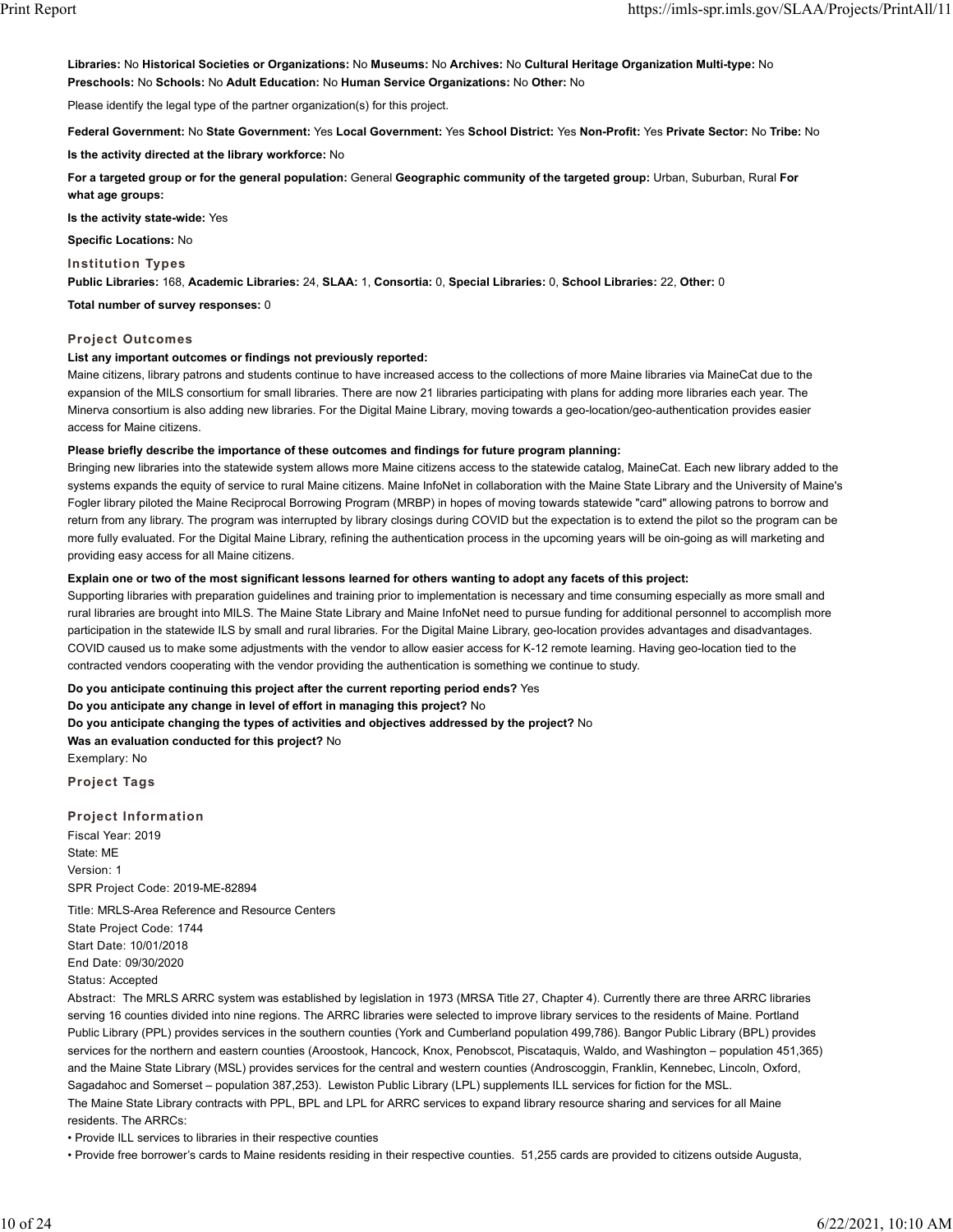Bangor and Portland

- Provide reference and additional information online services to libraries and patrons in those counties
- Provide office space for MSL regional liaisons (as per contracts with BPL and PPL)
- The Maine State Library manages the statewide van delivery program for libraries as an ARRC service

State Goal: Expand library resource sharing and services for all Maine residents

## **Project Director**

Director Name: Janet McKenney; Director Phone: 207-287-5603; Director Email: janet.mckenney@maine.gov

## **Grantee Information**

Grantee: Maine State Library

## **Additional Materials**

- http://www.maine.gov/msl/libs/interlib/
- http://www.maine.gov/msl/libs/interlib/mslarrcill.shtml
- https://www.portlandlibrary.com/using-the-library/services-for-librarians/
- http://www.maine.gov/msl/libs/interlib/delivery.shtml
- http://www.maine.gov/msl/services/ask.htm

**Budgets**

|                                   |                                                                                                                                 | <b>LSTA</b>                                                                                        | <b>MATCH-State</b> | <b>MATCH-Other</b> | <b>Total</b>                                                                                                             |  |  |
|-----------------------------------|---------------------------------------------------------------------------------------------------------------------------------|----------------------------------------------------------------------------------------------------|--------------------|--------------------|--------------------------------------------------------------------------------------------------------------------------|--|--|
| <b>Salaries/Wages/Benefits</b>    |                                                                                                                                 | \$150,229.70                                                                                       | \$172,379.15       | \$0.00             | \$322,608.85                                                                                                             |  |  |
| Description                       |                                                                                                                                 |                                                                                                    |                    |                    | LSTA salary and wages are for 2.17 FTE that includes 2 FTE ILL staff and management by the Library Development Director. |  |  |
|                                   |                                                                                                                                 | State match is for a statewide genealogy librarian, part-time ILL and contract administrator time. |                    |                    |                                                                                                                          |  |  |
| <b>Consultant Fees</b>            |                                                                                                                                 | \$0.00                                                                                             | \$0.00             | \$0.00             | \$0.00                                                                                                                   |  |  |
| Description                       | No consultant fees.                                                                                                             |                                                                                                    |                    |                    |                                                                                                                          |  |  |
| <b>Travel</b>                     |                                                                                                                                 | \$1,645.09                                                                                         | \$0.00             | \$0.00             | \$1,645.09                                                                                                               |  |  |
| Description                       |                                                                                                                                 | \$1645.09 was for one Maine State Library ARRC staff to attend ALA Annual in Washington, DC.       |                    |                    |                                                                                                                          |  |  |
| <b>Supplies/Materials</b>         |                                                                                                                                 | \$9.321.54                                                                                         | \$0.00             | \$0.00             | \$9.321.54                                                                                                               |  |  |
| Description                       | \$2925.85 for ILL Postage \$4,017.71 for office supplies \$2377.98 for software an minor IT equipment for public access         |                                                                                                    |                    |                    |                                                                                                                          |  |  |
|                                   | computers and microfilm readers/printers.                                                                                       |                                                                                                    |                    |                    |                                                                                                                          |  |  |
| <b>Equipment</b>                  |                                                                                                                                 | \$0.00                                                                                             | \$0.00             | \$0.00             | \$0.00                                                                                                                   |  |  |
| Description                       | No equipment                                                                                                                    |                                                                                                    |                    |                    |                                                                                                                          |  |  |
| <b>Services</b>                   |                                                                                                                                 | \$96,509.37                                                                                        | \$0.00             | \$0.00             | \$96.509.37                                                                                                              |  |  |
| Description                       | \$28,423.24 to offset additional rural van delivery costs for 20 libraries. \$20,600 in contracts for ARRC Interlibrary Loan    |                                                                                                    |                    |                    |                                                                                                                          |  |  |
|                                   | services with Portland Public Library, Lewiston Public Library and Bangor Public Library. \$26,801.09 for OCLC (Cataloging      |                                                                                                    |                    |                    |                                                                                                                          |  |  |
|                                   | and ILL) and World CAT for the Maine State Library for ILL and cataloging. \$5000 for Ref USA subscription for access via the   |                                                                                                    |                    |                    |                                                                                                                          |  |  |
|                                   | Maine State Library. \$7,655.30 for the cost of services provided by OIT for 12 public access computers and 3 digital microfilm |                                                                                                    |                    |                    |                                                                                                                          |  |  |
|                                   | machines. \$\$4,750.43 for cost of services provided by the Office of Information Technology (OIT) for 2 FTE computer, email,   |                                                                                                    |                    |                    |                                                                                                                          |  |  |
|                                   | network storage, Office 365 connections and support Other costs for state mail and accounting services plus courier services.   |                                                                                                    |                    |                    |                                                                                                                          |  |  |
| <b>Other Operational Expenses</b> |                                                                                                                                 | \$0.00                                                                                             | \$0.00             | \$0.00             | \$0.00                                                                                                                   |  |  |
| Description                       |                                                                                                                                 |                                                                                                    |                    |                    |                                                                                                                          |  |  |
| Totals:                           |                                                                                                                                 | \$257,705.70                                                                                       | \$172,379.15       | \$0.00             | \$430.084.85                                                                                                             |  |  |

**Intent**

Improve users' ability to obtain and/or use information resources.

- Outreach & Partnerships
- Systems & Technologies

**Project Activities**

### **Activity Details**

**Title:** ARRC - Interlibrary Loan **Abstract:**

ARRCs provide interlibrary loan service for libraries and citizens in the regions of the Maine Regional Library System. The Maine State Library serves as the ILL ARRC for the central and western counties (Androscoggin, Franklin, Kennebec, Lincoln, Oxford, Sagadahoc and Somerset). Lewiston Public Library (LPL) supplements ILL services for fiction for the MSL. The Bangor Public Library (BPL) serves as the ILL ARRC for the northern and eastern counties (Aroostook, Hancock, Knox, Penobscot, Piscataquis, Waldo, and Washington). Portland Public Library (PPL) serves as the ILL ARRC for the southern counties(York and Cumberland). Maine libraries that are not part of one of the state supported ILS (Minerva, MILS, URSUS) may make requests through their assigned ARRC. All library types are eligible for this service: public, school, academic and special.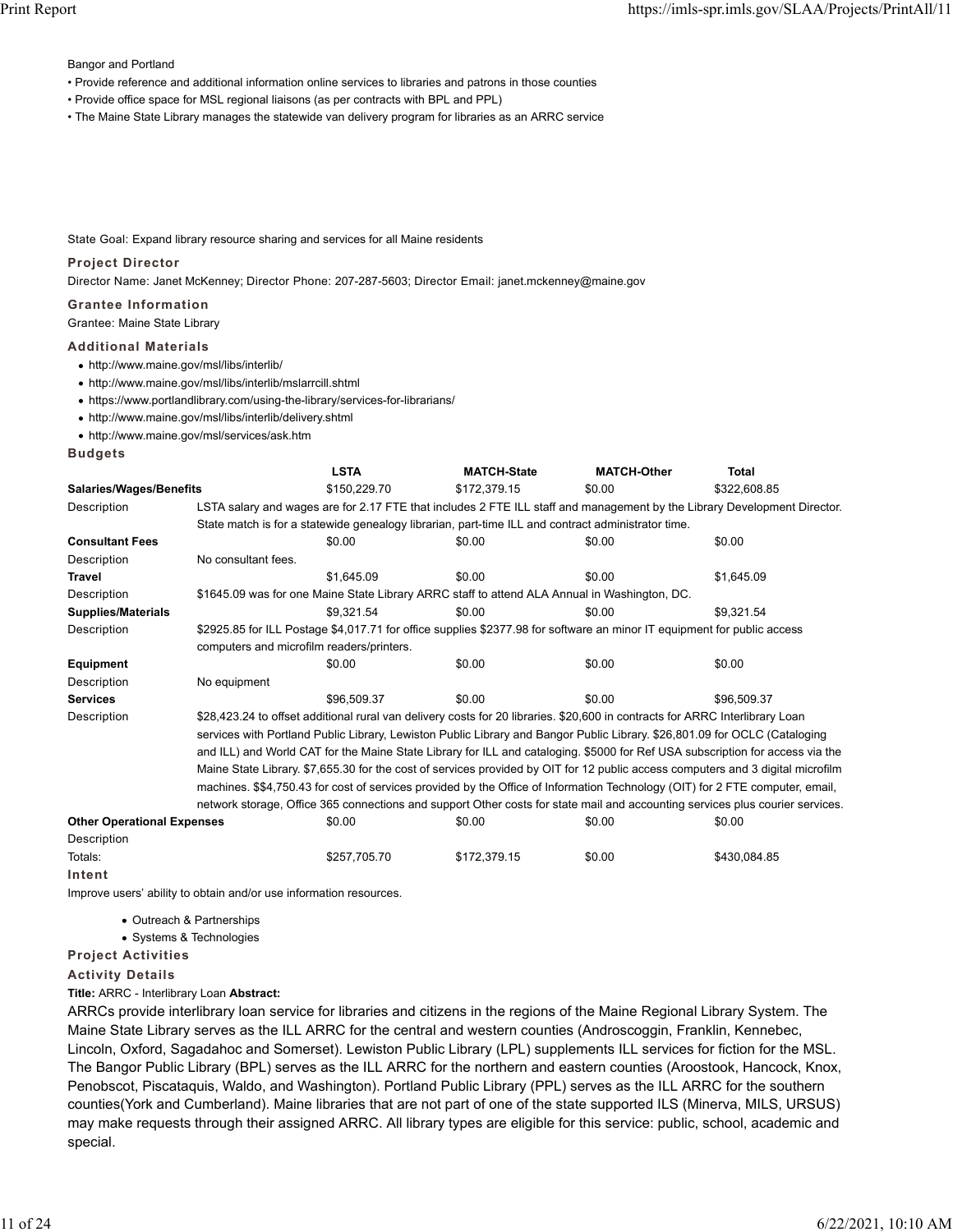**Intent:** Improve users' ability to obtain and/or use information resources.

**Activity:** Content **Mode:** Lending **Format:** Physical

**Total number of items circulated:** 0

**Average number of items circulated / month:** 0

**Total number of ILL transactions:** 49,390

**Average number of ILL transactions / month:** 4,116

**Partner Information** Please identify the area(s) in which your partner organization(s) operates.

**Libraries:** Yes **Historical Societies or Organizations:** No **Museums:** No **Archives:** No **Cultural Heritage Organization Multi-type:** No **Preschools:** No **Schools:** No **Adult Education:** No **Human Service Organizations:** No **Other:** No

Please identify the legal type of the partner organization(s) for this project.

**Federal Government:** No **State Government:** Yes **Local Government:** Yes **School District:** Yes **Non-Profit:** Yes **Private Sector:** No **Tribe:** No

**Is the activity directed at the library workforce:** No

**For a targeted group or for the general population:** General **Geographic community of the targeted group:** Urban, Suburban, Rural **For what age groups:**

**Is the activity state-wide:** Yes

**Specific Locations:** No

**Institution Types**

**Public Libraries:** 256, **Academic Libraries:** 33, **SLAA:** 1, **Consortia:** 0, **Special Libraries:** 43, **School Libraries:** 513, **Other:** 0

**Total number of survey responses:** 0

#### **Activity Details**

**Title:** ARRC - Reference services **Abstract:**

ARRCs provide references services to Maine Regional Library System district libraries with and without a reference librarian as well as directly to patrons in their regions. The Maine State Library, Bangor Public Library and Portland Public Library all have degreed and experienced reference librarians available in person, via phone and via email to answer quick or detailed reference questions. Many small libraries call for patrons when the answers to questions are not available using the librarian's reference skills or the library's online or local reference resources. Statistics are reported for all reference questions since librarians will not ask a patron or library to identify their regional district or location.

**Intent:** Improve users' ability to obtain and/or use information resources.

**Activity:** Instruction **Mode:** Consultation/drop-in/referral **Format:** Combined in-person & virtual

**Total number of consultation/reference transactions:** 61,014

**Average number of consultation/reference transactions per month:** 1,354

**Partner Information**

Please identify the area(s) in which your partner organization(s) operates.

**Libraries:** Yes **Historical Societies or Organizations:** No **Museums:** No **Archives:** No **Cultural Heritage Organization Multi-type:** No **Preschools:** No **Schools:** No **Adult Education:** No **Human Service Organizations:** No **Other:** No

Please identify the legal type of the partner organization(s) for this project.

**Federal Government:** No **State Government:** Yes **Local Government:** Yes **School District:** Yes **Non-Profit:** Yes **Private Sector:** No **Tribe:** No

**Is the activity directed at the library workforce:** No

**For a targeted group or for the general population:** General **Geographic community of the targeted group:** Urban, Suburban, Rural **For what age groups:**

**Is the activity state-wide:** Yes

**Specific Locations:** No

**Institution Types**

**Public Libraries:** 256, **Academic Libraries:** 33, **SLAA:** 1, **Consortia:** 0, **Special Libraries:** 43, **School Libraries:** 513, **Other:** 0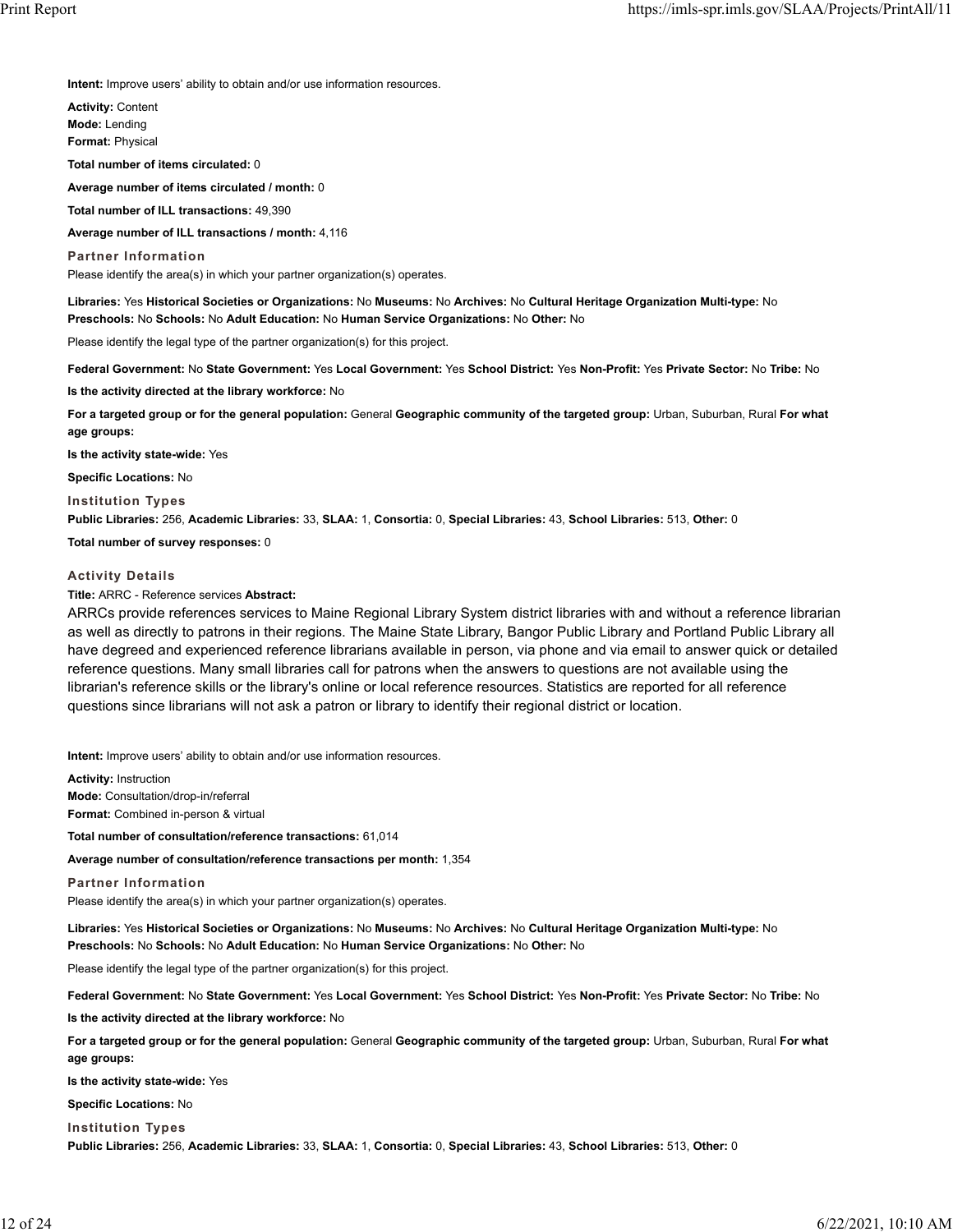#### **Total number of survey responses:** 0

## **Activity Details**

## **Title:** Van Delivery **Abstract:**

The Maine State Library (MSL) manages interlibrary loan van delivery service for the state's libraries. MSL issues an RFP every 3 years, negotiates the contract, and manages billing for public, school, some academic and special libraries. Billing for the University System and Bowdoin, Bates and Colby Colleges are direct with the vendor. MSL bills libraries yearly for van delivery service, facilitates inquiries and complaints with the vendor regarding service issues, and maintains regular communication with van delivery service provider. MSL staff maintains van delivery labels with route #s for all participating libraries and makes them available online. Maine libraries use local funds for the service paying \$15.60 per stop. The Maine State Library uses state money to fund 1 free day for public libraries. Federal money is used to pay for delivery supplies such as bags and totes. The state library absorbs extra costs for higher rates at very rural locations. This keeps costs for all libraries equitable and there is no financial burden for rural libraries.

**Intent:** Improve users' ability to obtain and/or use information resources.

**Activity:** Content **Mode:** Other **Format:** Physical

Delivery of ILL items statewide via contracted courier service.

### **Partner Information**

Please identify the area(s) in which your partner organization(s) operates.

**Libraries:** Yes **Historical Societies or Organizations:** No **Museums:** No **Archives:** No **Cultural Heritage Organization Multi-type:** No **Preschools:** No **Schools:** Yes **Adult Education:** No **Human Service Organizations:** No **Other:** No

Please identify the legal type of the partner organization(s) for this project.

**Federal Government:** No **State Government:** Yes **Local Government:** Yes **School District:** Yes **Non-Profit:** Yes **Private Sector:** Yes **Tribe:** No

**Is the activity directed at the library workforce:** No

**For a targeted group or for the general population:** General **Geographic community of the targeted group:** Urban, Suburban, Rural **For what age groups:**

**Is the activity state-wide:** Yes

**Specific Locations:** No

**Institution Types**

**Public Libraries:** 156, **Academic Libraries:** 36, **SLAA:** 1, **Consortia:** 3, **Special Libraries:** 15, **School Libraries:** 4, **Other:** 0

#### **Total number of survey responses:** 0

#### **Activity Details**

### **Title:** MSL-Public Access Computing **Abstract:**

The Maine State Library offers public access computers in the Augusta location as an ARRC service. Both federal and state funds are used for the purchase, internet access and support of these computers by the Office of Information Technology. Both state and federal funds are used to support this service to regional patrons who use the library. These include general access computers, digital microfilm readers, computers attached to 3D printers and other technology in the MSL's "UP Room" – our makerspace/remakerspace.

**Intent:** Improve users' ability to obtain and/or use information resources.

**Activity:** Content **Mode:** Acquisition **Format:** Combined physical & digital Public Access Computing **Number of hardware acquired:** 12 **Number of software acquired:** 0

**Number of licensed databases acquired:** 0

**Number of print materials (books & government documents) acquired:** 0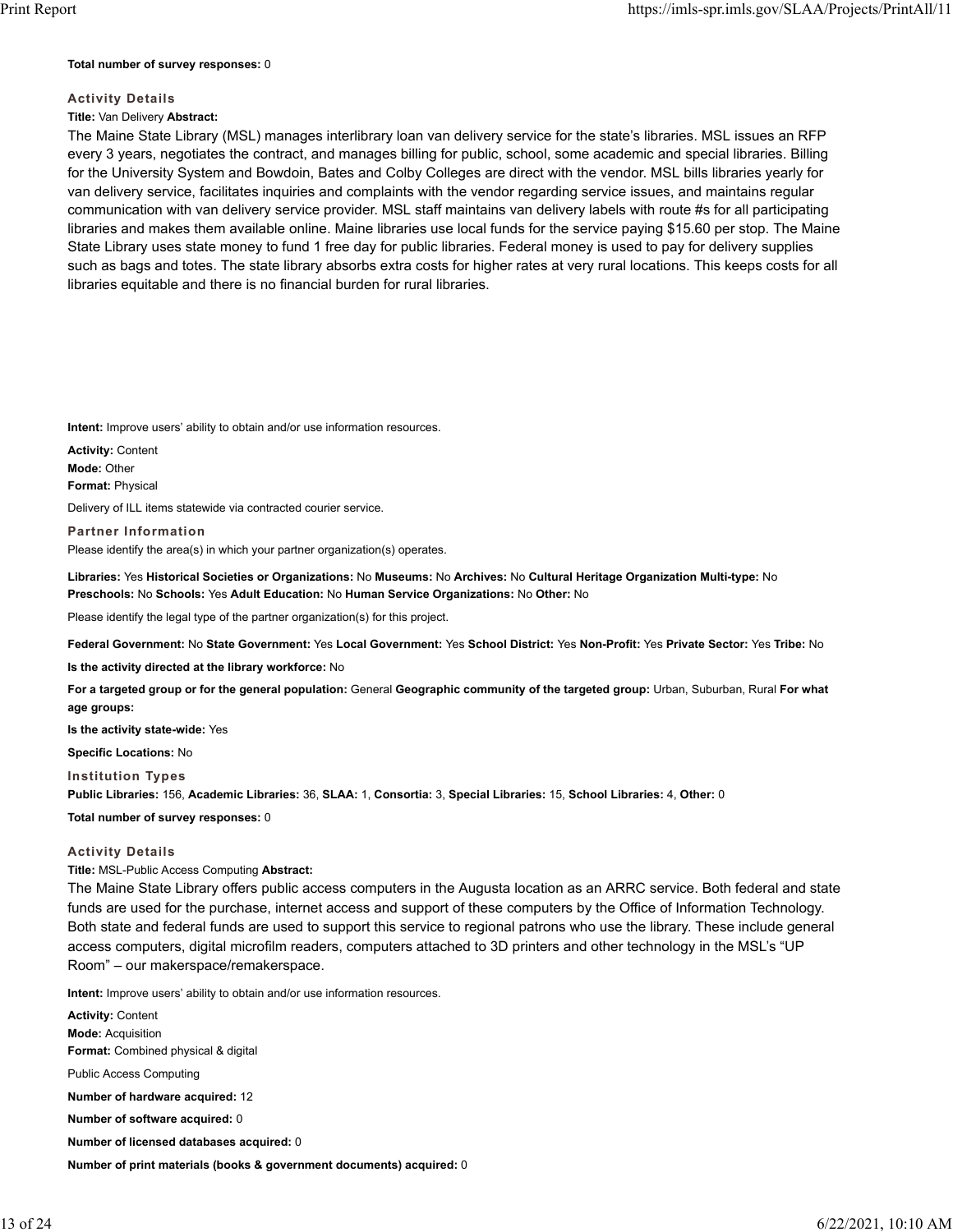#### **Number of electronic materials acquired:** 0

#### **Number of audio/visual units (audio discs, talking books, other recordings) acquired:** 0

#### **Partner Information**

Please identify the area(s) in which your partner organization(s) operates.

**Libraries:** Yes **Historical Societies or Organizations:** No **Museums:** No **Archives:** No **Cultural Heritage Organization Multi-type:** No **Preschools:** No **Schools:** No **Adult Education:** No **Human Service Organizations:** No **Other:** No

Please identify the legal type of the partner organization(s) for this project.

**Federal Government:** No **State Government:** Yes **Local Government:** No **School District:** No **Non-Profit:** No **Private Sector:** No **Tribe:** No

**Is the activity directed at the library workforce:** No

**For a targeted group or for the general population:** General **Geographic community of the targeted group:** Urban, Suburban, Rural **For what age groups:**

**Is the activity state-wide:** No

**Name:** Maine State Library

64 State House Station Augusta, ME 04333-0064

**Total number of survey responses:** 0

#### **Activity Details**

**Title:** ARRC-Access to borrower card resources **Abstract:**

Through the Maine Regional Library System's ARRC libraries, Maine citizens who have cards from Bangor Public Library, Portland Public Library and the Maine State Library have access to the large collections at these libraries as well as to the additional online resources beyond the statewide Digital Maine Library content. This content is accessed through each library's website and is authenticated with the card's barcode. Each library provides different online content based upon local needs, budgets and collection policies. These databases and/or online learning tools are testing grounds for adoption at the state level.

Examples of online learning tools and databases not available through the statewide portal (MARVEL) but available via an ARRC library are: Mango Languages and Transparent Language; Reference USA; Birds of North America Online; Chilton's Auto Repair, TumbleBook Library, Demographics Now and Heritage Quest.

**Intent:** Improve users' ability to obtain and/or use information resources.

**Activity:** Content **Mode:** Description **Format:** Combined physical & digital **Number of items made discoverable to the public:** 1,461,110 **Number of collections made discoverable to the public:** 33 **Number of metadata plans/frameworks produced/updated:** 0

**Partner Information**

Please identify the area(s) in which your partner organization(s) operates.

**Libraries:** Yes **Historical Societies or Organizations:** No **Museums:** No **Archives:** No **Cultural Heritage Organization Multi-type:** No **Preschools:** No **Schools:** Yes **Adult Education:** Yes **Human Service Organizations:** No **Other:** No

Please identify the legal type of the partner organization(s) for this project.

**Federal Government:** No **State Government:** Yes **Local Government:** No **School District:** No **Non-Profit:** Yes **Private Sector:** No **Tribe:** No

**Is the activity directed at the library workforce:** No

**For a targeted group or for the general population:** General **Geographic community of the targeted group:** Urban, Suburban, Rural **For what age groups:**

**Is the activity state-wide:** Yes

**Specific Locations:** No

**Institution Types**

**Public Libraries:** 3, **Academic Libraries:** 0, **SLAA:** 1, **Consortia:** 0, **Special Libraries:** 0, **School Libraries:** 0, **Other:** 0

**Total number of survey responses:** 0

**Project Outcomes**

**List any important outcomes or findings not previously reported:**

The Maine State Library's assessment of the ARRC model with a focus on ILL to support libraries who do not belong to a state supported ILS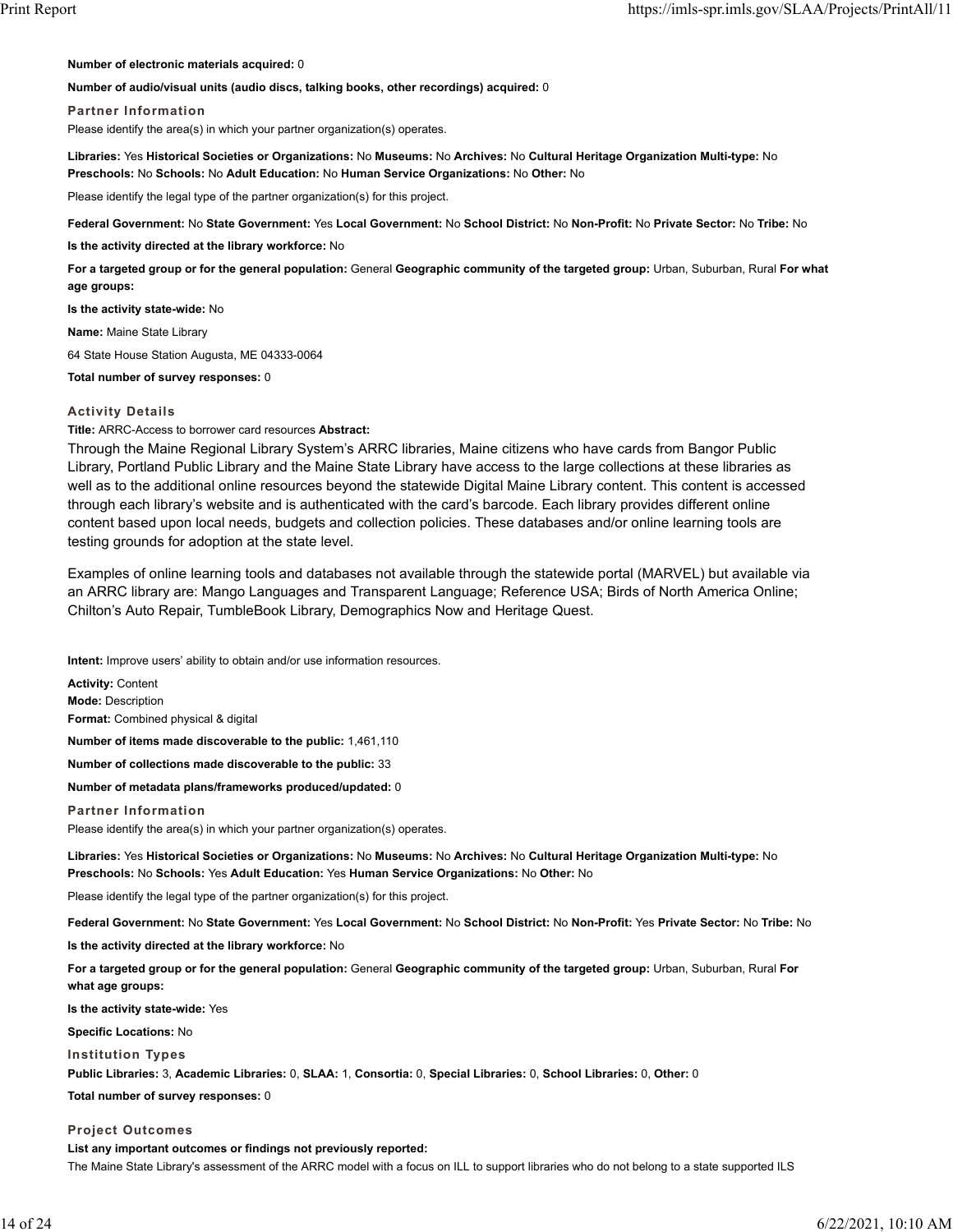continued through 2019 and 2020. Funding is an issue to expand membership into the state ILS continues to be a stumbling block as capacity to bring on larger numbers of libraries is needed. The continued reliance of the majority of small public and school libraries on the ARRC ILL system continues as we explore new options. In 2020, the work continued the Maine Reciprocal Borrowing Program. This pilot was developed in Spring 2019 and began in September 2019. Unfortunately, COVID brought a quick end to the pilot. We anticipate to restart the program in 2021.

### **Please briefly describe the importance of these outcomes and findings for future program planning:**

ILL transactions in Maine are always very high and as we subsidize the van delivery (courier system) for every public library and fully subsidize one day for small and rural libraries - patrons in rural areas benefit from both ARRC ILL and van delivery.

### **Explain one or two of the most significant lessons learned for others wanting to adopt any facets of this project:**

The struggle to bring small rural libraries into the "MaineCat" statewide catalog environment continues to be an obstacle but we continue to brainstorm options that can work in Maine with current staff and budget constraints. Although only 60 public libraries participate in a state supported ILS that can facilitate their own ILL via the statewide catalog, those libraries serve over half the state's population.

**Do you anticipate continuing this project after the current reporting period ends?** Yes **Do you anticipate any change in level of effort in managing this project?** No **Do you anticipate changing the types of activities and objectives addressed by the project?** No **Was an evaluation conducted for this project?** Yes **Was a final written evaluation report produced?** No Exemplary: No

**Project Tags** ILS

**Project Information** Fiscal Year: 2019 State: ME Version: 1 SPR Project Code: 2019-ME-82895

Title: MRLS - Specialists and Consulting State Project Code: 1732 Start Date: 10/01/2018 End Date: 09/30/2020 Status: Accepted

Abstract: The Maine State Library's Library Development Division has seven specialists/consultants that work with libraries statewide. Specialists cover a wide range of library related issues and programming and support public, school, academic, and special libraries in all Maine counties. Maine is divided into nine regions for this service model. The specialists work on a statewide basis providing resources, guidance, training and other support in their areas of expertise. Each specialist is also a regional liaison and serves as a contact person for the region and assists libraries with their needs assessments for continuing education activities specific to the region. Continuing education programs are delivered at least yearly in each region in addition to the two statewide programs in the spring and fall as well as a program for new public library directors. The goal is to help Maine libraries strengthen and develop new programs, convene and collaborate regionally, foster collaboration across library types within a region and to improve library services statewide. The Maine State library also contracts with the Maine Association of Nonprofits to provide specialist consulting for the 57% of Maine libraries who are non-profits

State Goal: Improve the Maine library workforce via continuing education, professional development and leadership opportunities

#### **Project Director**

Director Name: Janet McKenney; Director Phone: 207-287-5603; Director Email: janet.mckenney@maine.gov

## **Grantee Information**

Grantee: Maine State Library

#### **Additional Materials**

http://www.maine.gov/msl/libs/Regions.shtml

http://www.maine.gov/msl/libs/Specialties.shtml

**Budgets**

|                           |                                                                                                                              | <b>LSTA</b>                                                | <b>MATCH-State</b>                                                                                                      | <b>MATCH-Other</b> | Total        |  |  |
|---------------------------|------------------------------------------------------------------------------------------------------------------------------|------------------------------------------------------------|-------------------------------------------------------------------------------------------------------------------------|--------------------|--------------|--|--|
| Salaries/Wages/Benefits   |                                                                                                                              | \$154.911.89                                               | \$305.456.70                                                                                                            | \$0.00             | \$460.368.59 |  |  |
| Description               |                                                                                                                              |                                                            | LSTA salary is 1.17 FTE (State Data Coordinator's salary and a portion of the Library Development Director's salary for |                    |              |  |  |
|                           |                                                                                                                              | management). State match is 4 FTE specialists/consultants. |                                                                                                                         |                    |              |  |  |
| <b>Consultant Fees</b>    |                                                                                                                              | \$0.00                                                     | \$0.00                                                                                                                  | \$0.00             | \$0.00       |  |  |
| Description               | There were no consultant fees.                                                                                               |                                                            |                                                                                                                         |                    |              |  |  |
| <b>Travel</b>             |                                                                                                                              | \$12.732.22                                                | \$0.00                                                                                                                  | \$0.00             | \$12.732.22  |  |  |
| Description               | \$5282.28 mileage reimbursement and state car rental costs for 5 specialists/consultants to travel to libraries and meetings |                                                            |                                                                                                                         |                    |              |  |  |
|                           | \$4472.66 for travel (hotel, airfare, meals, some registrations) to out of state conferences to ALA and MIT \$2777.28 for    |                                                            |                                                                                                                         |                    |              |  |  |
|                           | Maine Library Conference specialists/consultant presenters (hotel and meals)                                                 |                                                            |                                                                                                                         |                    |              |  |  |
| <b>Supplies/Materials</b> |                                                                                                                              | \$1.102.03                                                 | \$0.00                                                                                                                  | \$0.00             | \$1.102.03   |  |  |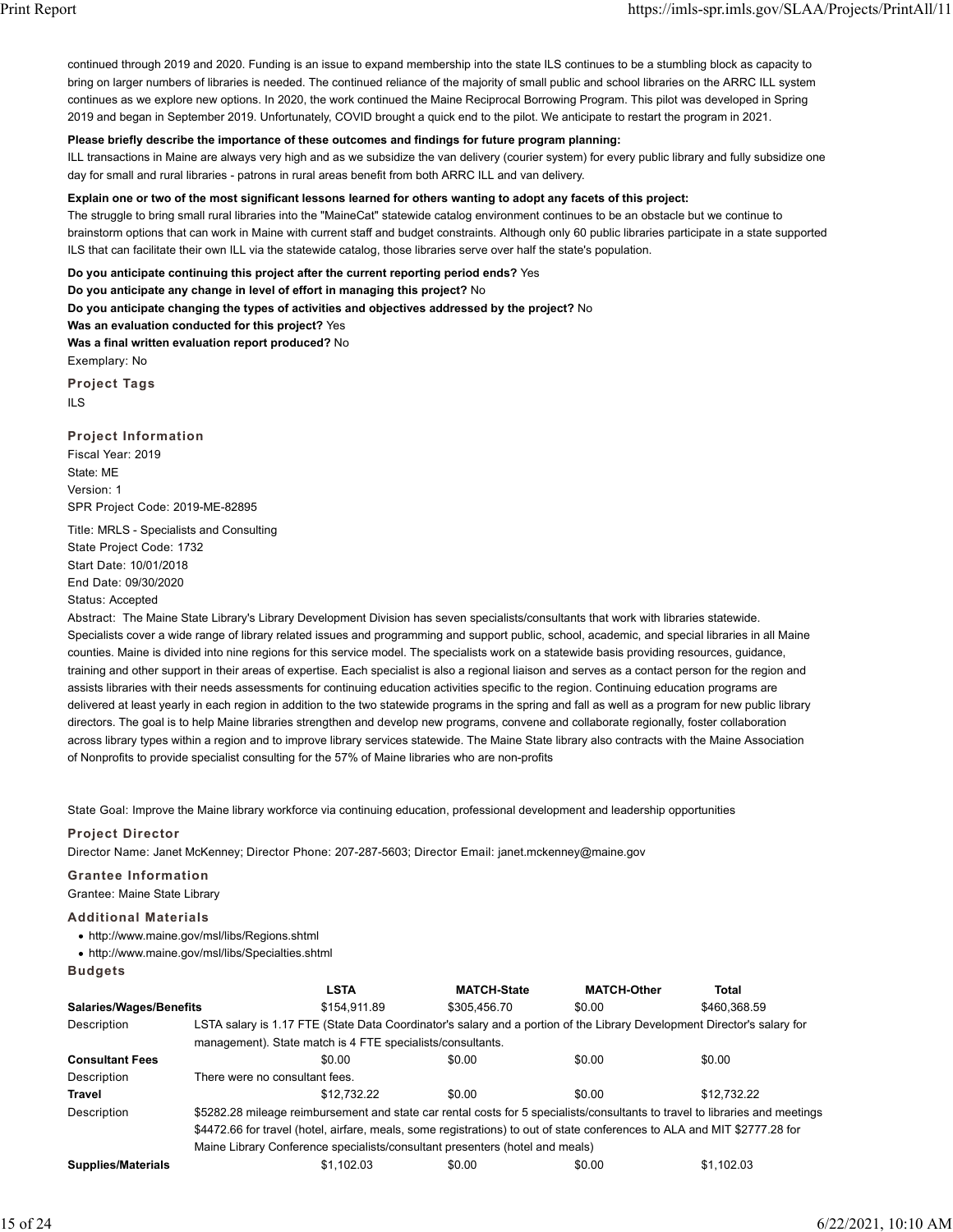| Description                       | \$1102.03 was for general office supplies, printers, postage and materials for meetings.                                    |              |              |                                                                                                                       |                                                                                                                               |  |  |
|-----------------------------------|-----------------------------------------------------------------------------------------------------------------------------|--------------|--------------|-----------------------------------------------------------------------------------------------------------------------|-------------------------------------------------------------------------------------------------------------------------------|--|--|
| Equipment                         |                                                                                                                             | \$0.00       | \$0.00       | \$0.00                                                                                                                | \$0.00                                                                                                                        |  |  |
| Description                       | No equipment purchases were made.                                                                                           |              |              |                                                                                                                       |                                                                                                                               |  |  |
| <b>Services</b>                   |                                                                                                                             | \$27.251.76  | \$0.00       | \$0.00                                                                                                                | \$27.251.76                                                                                                                   |  |  |
| Description                       |                                                                                                                             |              |              |                                                                                                                       | \$7419.58 for a Payroll services contract for STEM Specialist until state position was fully funded. \$1999 for Zoom accounts |  |  |
|                                   |                                                                                                                             |              |              | for specialists/consultants to meeting with libraries and each other. \$1075.18 for the New Public Library Directors' |                                                                                                                               |  |  |
|                                   | Orientation meeting \$7,672.00 for LibPAS for PLS \$4,750.42 for the cost of services provided by the Office of Information |              |              |                                                                                                                       |                                                                                                                               |  |  |
|                                   |                                                                                                                             |              |              | Technology (OIT) for 1.17 FTE computer, email, network storage, Office 365 connections, phone and technology support. |                                                                                                                               |  |  |
|                                   |                                                                                                                             |              |              |                                                                                                                       | \$570.70 for data line repair at our Bangor Office \$2814.94 was for state accounting and mail services. Remaining funds of   |  |  |
|                                   |                                                                                                                             |              |              | \$949.94 include dues for CSLP statewide membership, web service for a Book Review blog and CE coursework for         |                                                                                                                               |  |  |
|                                   | specialists/consultants.                                                                                                    |              |              |                                                                                                                       |                                                                                                                               |  |  |
| <b>Other Operational Expenses</b> |                                                                                                                             | \$0.00       | \$0.00       | \$0.00                                                                                                                | \$0.00                                                                                                                        |  |  |
| Description                       |                                                                                                                             |              |              |                                                                                                                       |                                                                                                                               |  |  |
| Totals:                           |                                                                                                                             | \$195,997.90 | \$305.456.70 | \$0.00                                                                                                                | \$501.454.60                                                                                                                  |  |  |
| Intent                            |                                                                                                                             |              |              |                                                                                                                       |                                                                                                                               |  |  |

Improve the library workforce.

Library Infrastructure & Capacity

Continuing Education and Staff Development

## **Project Activities**

**Activity Details**

**Title:** Public Library Data Collection -Collection and Instruction **Abstract:**

The State Data Coordinator (SDC) actively engages with libraries to collect data and to instruct librarians, volunteers and trustees in the use of proper data collection methods. The SDC trains librarians to use the online software and submits reviewed data to IMLS. Site visits are made to libraries with new directors or to libraries which need training in accurate data collection methods or use of the online portal. Most guidance is via email and phone. The SDC also works with the Data and Evaluation Specialist to present workshops on using data. MSL purchases LibPass software from Counting Opinions as the annual report platform

**Intent:** Improve the library workforce.

**Activity:** Instruction **Mode:** Consultation/drop-in/referral **Format:** Combined in-person & virtual

**Total number of consultation/reference transactions:** 667

**Average number of consultation/reference transactions per month:** 56

**Partner Information**

Please identify the area(s) in which your partner organization(s) operates.

**Libraries:** Yes **Historical Societies or Organizations:** No **Museums:** No **Archives:** No **Cultural Heritage Organization Multi-type:** No **Preschools:** No **Schools:** No **Adult Education:** No **Human Service Organizations:** No **Other:** No

Please identify the legal type of the partner organization(s) for this project.

**Federal Government:** Yes **State Government:** Yes **Local Government:** Yes **School District:** No **Non-Profit:** Yes **Private Sector:** No **Tribe:** No

**Is the activity directed at the library workforce:** Yes

**Is the activity state-wide:** Yes

**Specific Locations:** No

**Institution Types**

**Public Libraries:** 256, **Academic Libraries:** 0, **SLAA:** 0, **Consortia:** 0, **Special Libraries:** 0, **School Libraries:** 0, **Other:** 0

**Total number of survey responses:** 0

#### **Activity Details**

**Title:** One to one specialist and regional liaison consulting **Abstract:**

The MSL Specialists offer one to one consulting services to help individual libraries with all library service issues, including management, building projects, programming, volunteers, marketing and promotion, and to assist smaller libraries to find mentors or support and assistance from nearby libraries. Library trustees/board members also request consulting services. The MSL Library Development specialists support public, school, academic, and special libraries in all Maine counties. Maine is divided into nine regions. The specialists work on a statewide basis providing resources, guidance, training and other support in their areas of expertise. The specialists also serve as liaisons for each region and collaborate with team members to refer librarians to the best person on the MSL staff to address their needs.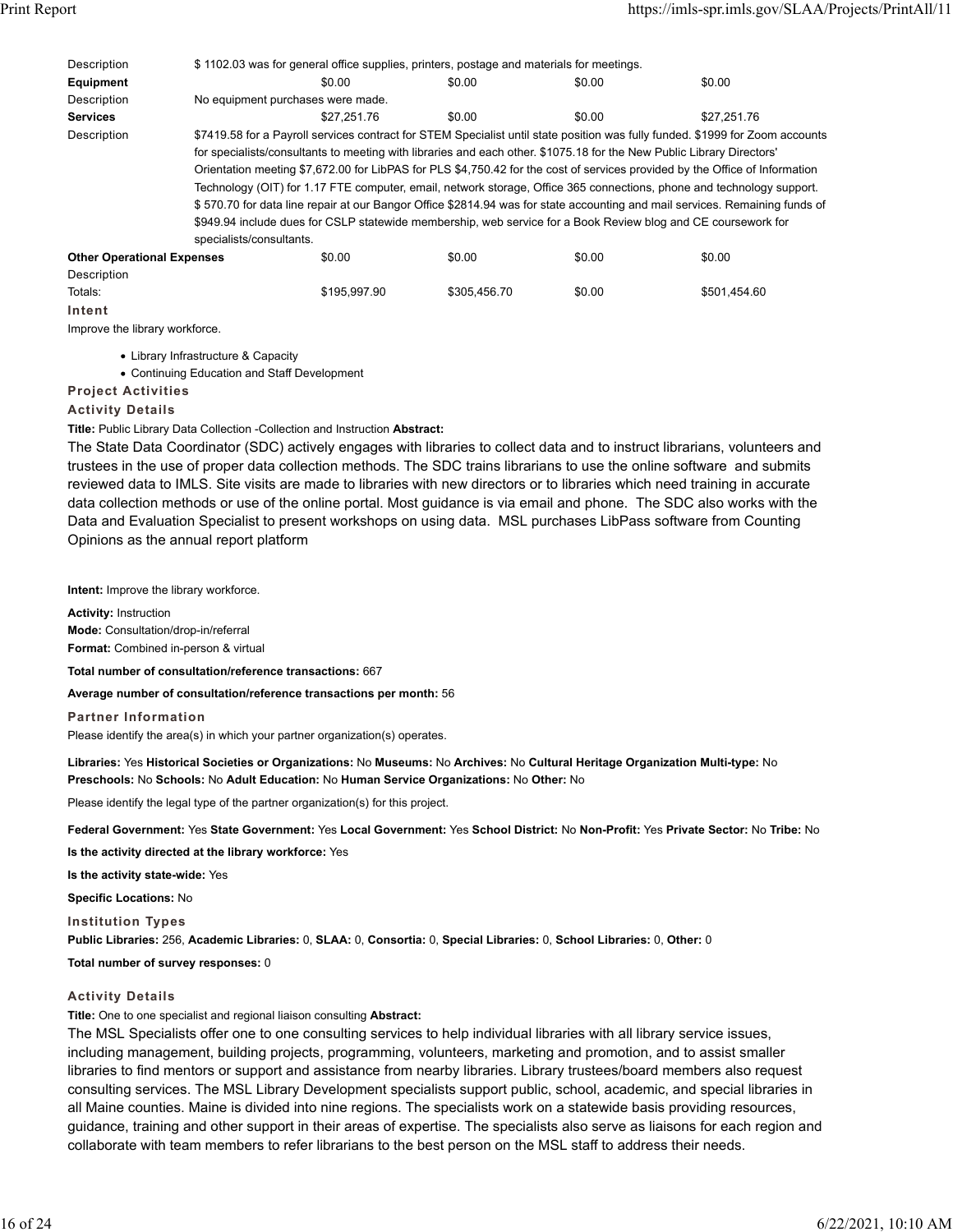**Intent:** Improve the library workforce.

**Activity:** Instruction **Mode:** Consultation/drop-in/referral **Format:** Combined in-person & virtual

**Total number of consultation/reference transactions:** 3,652

#### **Average number of consultation/reference transactions per month:** 304

**Partner Information** Please identify the area(s) in which your partner organization(s) operates.

**Libraries:** Yes **Historical Societies or Organizations:** No **Museums:** No **Archives:** No **Cultural Heritage Organization Multi-type:** No **Preschools:** No **Schools:** Yes **Adult Education:** No **Human Service Organizations:** No **Other:** No

Please identify the legal type of the partner organization(s) for this project.

**Federal Government:** No **State Government:** No **Local Government:** Yes **School District:** Yes **Non-Profit:** Yes **Private Sector:** No **Tribe:** No

**Is the activity directed at the library workforce:** Yes

**Is the activity state-wide:** Yes

**Specific Locations:** No

**Institution Types**

**Public Libraries:** 256, **Academic Libraries:** 33, **SLAA:** 1, **Consortia:** 0, **Special Libraries:** 43, **School Libraries:** 542, **Other:** 0

**Total number of survey responses:** 0

#### **Project Outcomes**

#### **List any important outcomes or findings not previously reported:**

A few of the regions have begun to hold meetings on their own and invite MSL staff to attend. This is an outcome we hoped would occur as librarians got to know their neighbors through the early regional meetings that MSL staff convened. In response to the COVID-19 pandemic, in mid-March MSL began holding weekly COVID Conversations via Zoom to keep librarians informed on the statewide shutdown orders, the REALM study and reopening protocols. These conversations have been very well attended each week with around 300 librarians at all levels of their organization attending.

#### **Please briefly describe the importance of these outcomes and findings for future program planning:**

COVID has normalized video conferencing that communications have improved and opportunities for virtual meetings will likely continue and we look to re-evaluate our model and best practice for visits to libraries as well as regional statewide meetings. More work by regional liaisons needs to happen so that libraries are convening meetings on their own.

### **Explain one or two of the most significant lessons learned for others wanting to adopt any facets of this project:**

Turnover in library staff, especially directors, means that we have to keep communicating the message of regional liaisons, specilaists and MSL services.

**Do you anticipate continuing this project after the current reporting period ends?** Yes

**Do you anticipate any change in level of effort in managing this project?** No

#### **Do you anticipate changing the types of activities and objectives addressed by the project?** No

#### **Was an evaluation conducted for this project?** No

Exemplary: Yes; The work done by the Maine State Library specialists/consultants has been outstanding in transitioning to virtual and maintaining a high level of effective communication.

**Project Tags** Specialist, consultants, COVID

### **Project Information**

Fiscal Year: 2019 State: ME Version: 1 SPR Project Code: 2019-ME-82896

Title: Maine School and Library Network (MSLN) State Project Code: 1740 Start Date: 10/01/2018 End Date: 09/30/2020 Status: Accepted

Abstract: This partnership manages the Maine School and Library Network (MSLN), the statewide telecommunications and Internet delivery system for public libraries and K12 schools in Maine and provides E-rate coordinator services to libraries so they can benefit from Universal Service Fund. LSTA funds are used to support salary for the State Library E-rate Coordinator and Library Development Director who work with Networkmaine and libraries. Work is done through the Networkmaine Advisory Council and consists of planning, funding, compliance, the application process and managing the overall Maine School and Library Network (MSLN). The network and library connections are funded by the federal Universal Service Fund (federal e-rate program) and the Maine Telecommunications Education Access Fund (MTEAF). (state e-rate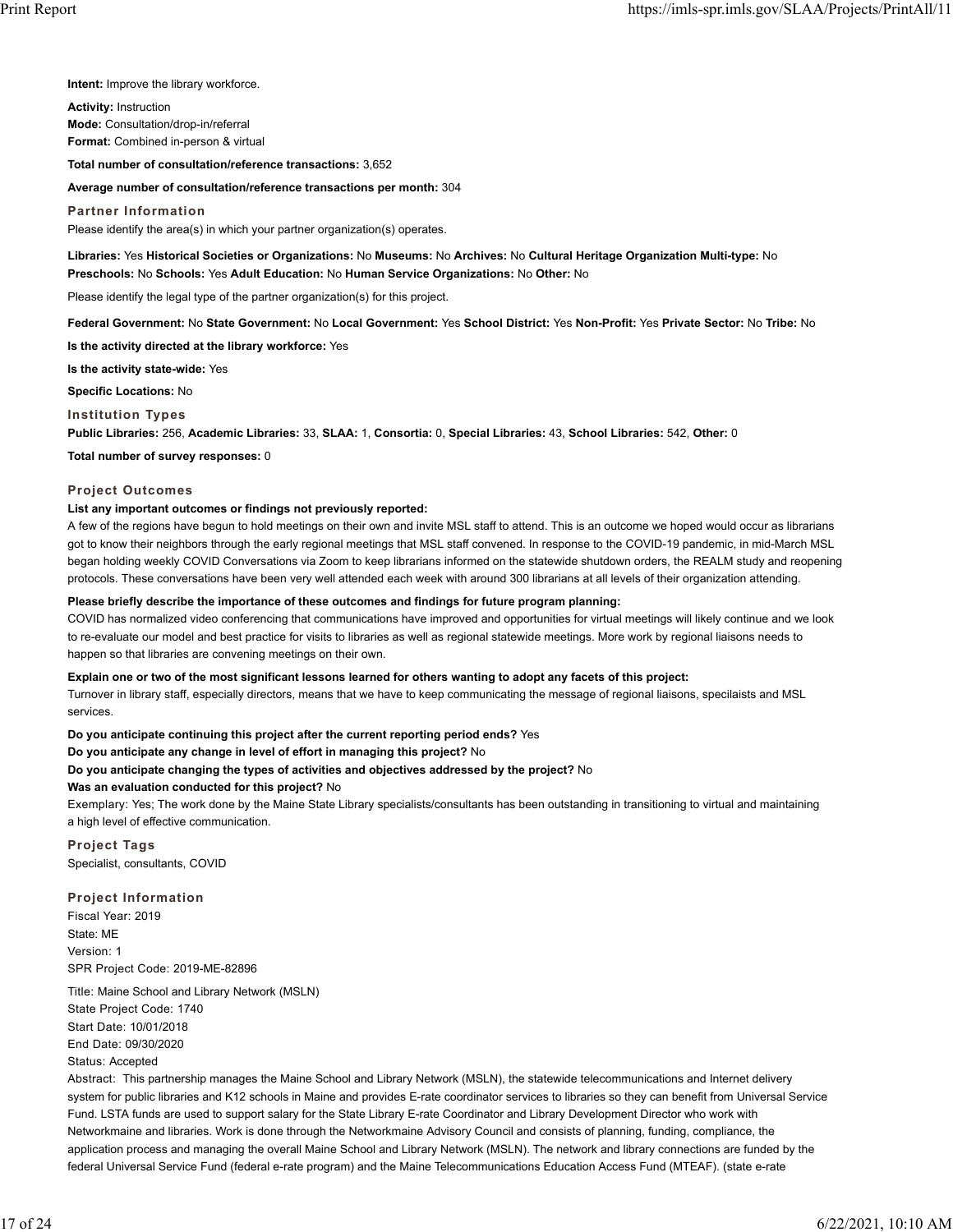program). The Networkmaine Council Memorandum of Understanding was signed by the Maine Commissioner of Education, the Maine State Librarian, the State of Maine Chief Information Officer and the Chief Information Officer of the University of Maine System and is quoted below: "Networkmaine is a unit of the University of Maine System (UMS)…Networkmaine shall operate and manage a statewide telecommunications delivery system developed to support education, research, public service, government and economic development…Networkmaine shall act as the Maine School and Library (MSLN) consortium authority and will be responsible for making necessary certifications and for responding to Universal Service Administrative Company (USAC) inquiries on behalf of the eligible consortium members during both pre and post commitment processes."

State Goal: Expand library resource sharing and services for all Maine residents

### **Project Director**

Director Name: Janet McKenney; Director Phone: 208-287-5603; Director Email: janet.mckenney@maine.gov

### **Grantee Information**

Grantee: Maine State Library

## **Additional Materials**

- http://www.msln.net/
- Annual report to PUC-2020.pdf
- http://www.maine.gov/msl/erate/about.shtml
- http://networkmaine.net/

**Budgets**

|                                   |                    | <b>LSTA</b>                                                                                                                   | <b>MATCH-State</b> | <b>MATCH-Other</b> | Total                                                                                                                             |  |  |  |  |
|-----------------------------------|--------------------|-------------------------------------------------------------------------------------------------------------------------------|--------------------|--------------------|-----------------------------------------------------------------------------------------------------------------------------------|--|--|--|--|
| <b>Salaries/Wages/Benefits</b>    |                    | \$101,288.09                                                                                                                  | \$0.00             | \$0.00             | \$101,288.09                                                                                                                      |  |  |  |  |
| Description                       |                    | LSTA salaries/wages/benefits are for 1.17FTE for E-rate/Technology Specialist and Library Development Director.               |                    |                    |                                                                                                                                   |  |  |  |  |
| <b>Consultant Fees</b>            |                    | \$0.00                                                                                                                        | \$0.00             | \$0.00             | \$0.00                                                                                                                            |  |  |  |  |
| Description                       | No consultant fees |                                                                                                                               |                    |                    |                                                                                                                                   |  |  |  |  |
| Travel                            |                    | \$2.159.10                                                                                                                    | \$0.00             | \$0.00             | \$2,159.10                                                                                                                        |  |  |  |  |
| Description                       |                    |                                                                                                                               |                    |                    | \$985.78 is for out of state travel for E-rate Coordinator to attend USAC Conference. \$1173.32 is for travel in state to provide |  |  |  |  |
|                                   |                    | technical assistance and training and includes mileage and rental of state vehicle.                                           |                    |                    |                                                                                                                                   |  |  |  |  |
| <b>Supplies/Materials</b>         |                    | \$143.59                                                                                                                      | \$0.00             | \$0.00             | \$143.59                                                                                                                          |  |  |  |  |
| Description                       |                    | Expenses for office supplies and minor IT equipment.                                                                          |                    |                    |                                                                                                                                   |  |  |  |  |
| Equipment                         |                    | \$0.00                                                                                                                        | \$0.00             | \$0.00             | \$0.00                                                                                                                            |  |  |  |  |
| Description                       | No equipment       |                                                                                                                               |                    |                    |                                                                                                                                   |  |  |  |  |
| <b>Services</b>                   |                    | \$7.412.92                                                                                                                    | \$0.00             | \$0.00             | \$7.412.92                                                                                                                        |  |  |  |  |
| Description                       |                    | \$4750.42 for services provided by the state Office of Information Technology (OIT) for 1.17 FTE for computer, email, network |                    |                    |                                                                                                                                   |  |  |  |  |
|                                   |                    | storage, telephone, Office 365 connections and technical support support. \$2662.50 is for state accounting services.         |                    |                    |                                                                                                                                   |  |  |  |  |
| <b>Other Operational Expenses</b> |                    | \$0.00                                                                                                                        | \$0.00             | \$0.00             | \$0.00                                                                                                                            |  |  |  |  |
| Description                       |                    |                                                                                                                               |                    |                    |                                                                                                                                   |  |  |  |  |
| Totals:                           |                    | \$111,003.70                                                                                                                  | \$0.00             | \$0.00             | \$111,003.70                                                                                                                      |  |  |  |  |
| Intent                            |                    |                                                                                                                               |                    |                    |                                                                                                                                   |  |  |  |  |

Improve users' ability to discover information resources.

- Digital Literacy
- Broadband adoption
- **Project Activities**

**Activity Details**

**Title:** E-rate Coordinator Support and Instruction **Abstract:**

The Maine State Library's E-rate and technology consultant works with libraries statewide on e-rate applications, technology issues and emerging technologies education and training. This includes phone, webinars and e-rate deadline reminders for the e-rate applications for new Category 2 services as well as the applications through Networkmaine for Maine School and Library Network transport and Internet services.

**Intent:** Improve users' ability to discover information resources.

**Activity:** Instruction **Mode:** Consultation/drop-in/referral **Format:** Combined in-person & virtual

**Total number of consultation/reference transactions:** 52

**Average number of consultation/reference transactions per month:** 4

**Partner Information**

Please identify the area(s) in which your partner organization(s) operates.

**Libraries:** No **Historical Societies or Organizations:** No **Museums:** No **Archives:** No **Cultural Heritage Organization Multi-type:** No **Preschools:**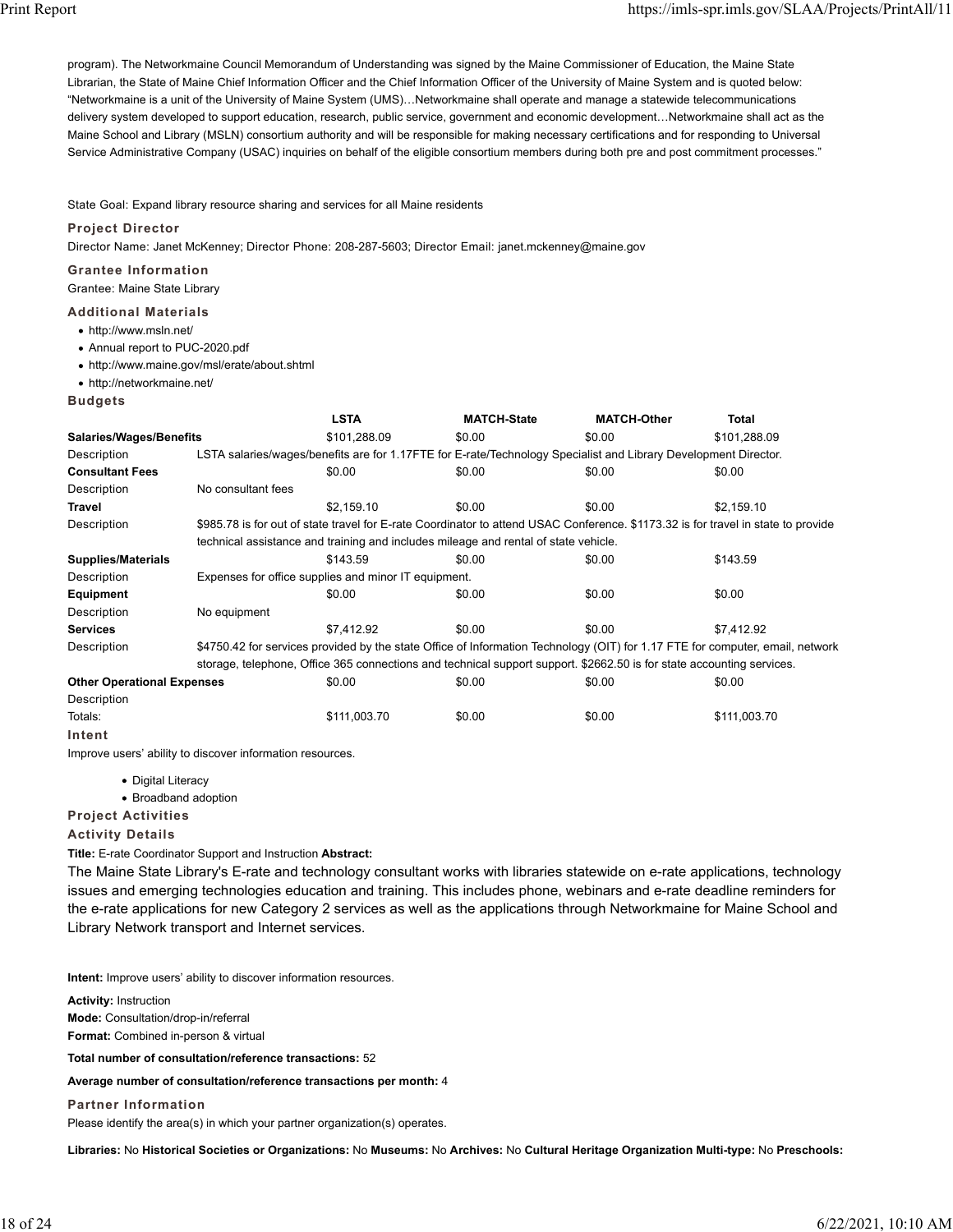## No **Schools:** No **Adult Education:** No **Human Service Organizations:** No **Other:** No

Please identify the legal type of the partner organization(s) for this project.

## **Federal Government:** No **State Government:** No **Local Government:** No **School District:** No **Non-Profit:** No **Private Sector:** No **Tribe:** No

**Is the activity directed at the library workforce:** Yes

**Is the activity state-wide:** Yes

**Specific Locations:** No

**Institution Types**

**Public Libraries:** 236, **Academic Libraries:** 0, **SLAA:** 0, **Consortia:** 0, **Special Libraries:** 0, **School Libraries:** 0, **Other:** 0

**Total number of survey responses:** 0

## **Activity Details**

**Title:** Networkmaine Advisory Council-MSLN Management **Abstract:**

This activity represents time invested by the Director of Library Development and the Library E-rate Coordinator for management, compliance, planning and evaluation of the Maine School and Library Network. The Maine State Library, along with the Maine Department of Education and with support of the Networkmaine Council present a budget to the Public Utilities Commission each year for use of the Maine Telecommunications Education Access Fund (MTEAF) .The E-rate Coordinator spends time during the MSLN/E-rate application process determining eligibility and compliance for libraries as well as ensuring the proper paperwork is signed and submitted. The Library Development Director attends all Advisory Council Meetings for project planning, budget, and report submission to the Maine PUC. The Director of Library Development also serves as part of the RFP review team every three years.

**Intent:** Improve users' ability to discover information resources.

**Activity:** Planning & Evaluation **Mode:** Prospective **Format:** In-house **Number of evaluations and/or plans funded:** 1

**Number of funded evaluation and/or plans completed:** 1

**Partner Information**

Please identify the area(s) in which your partner organization(s) operates.

**Libraries:** No **Historical Societies or Organizations:** No **Museums:** No **Archives:** No **Cultural Heritage Organization Multi-type:** No **Preschools:** No **Schools:** No **Adult Education:** No **Human Service Organizations:** No **Other:** No

Please identify the legal type of the partner organization(s) for this project.

**Federal Government:** Yes **State Government:** Yes **Local Government:** No **School District:** Yes **Non-Profit:** Yes **Private Sector:** No **Tribe:** No

**Is the activity directed at the library workforce:** No

**For a targeted group or for the general population:** General **Geographic community of the targeted group:** Urban, Suburban, Rural **For what age groups:**

**Is the activity state-wide:** Yes

**Specific Locations:** No

**Institution Types**

**Public Libraries:** 236, **Academic Libraries:** 0, **SLAA:** 0, **Consortia:** 0, **Special Libraries:** 0, **School Libraries:** 0, **Other:** 0

**Total number of survey responses:** 0

## **Project Outcomes**

## **List any important outcomes or findings not previously reported:**

The new funding model for the MTEAF through legislative changes has stabilized state funding that matches federal e-rate funding. The advisory council spent time working on budgetary challenges due to some USAC funding denials that have finally been resolved. The E-rate coordinator continues to work with libraries to upgrade wireless hardware utilizing e-rate or local funds so statistics can be gathered locally for PLS. There may be an opportunity for a grant program through Networkmaine in 2021.

## **Please briefly describe the importance of these outcomes and findings for future program planning:**

The Maine State Library's E-rate coordinator continues efforts each year to assist MSLN libraries with wireless hardware installation and selection based on budget and size. Affordable solutions for small libraries are a challenge. Networkmaine will be releasing an RFP in Fall/Winter 2020 for services beginning July 1, 2021. The Networkmaine Council will craft a budget for the PUC in Spring 2021.

## **Explain one or two of the most significant lessons learned for others wanting to adopt any facets of this project:**

In Maine, the Maine School and Library Network internet service is highly valued by participating libraries in Maine. Over 90% of Maine public libraries participate ion this program. The program is fully funded by a combination of the federal and state funding.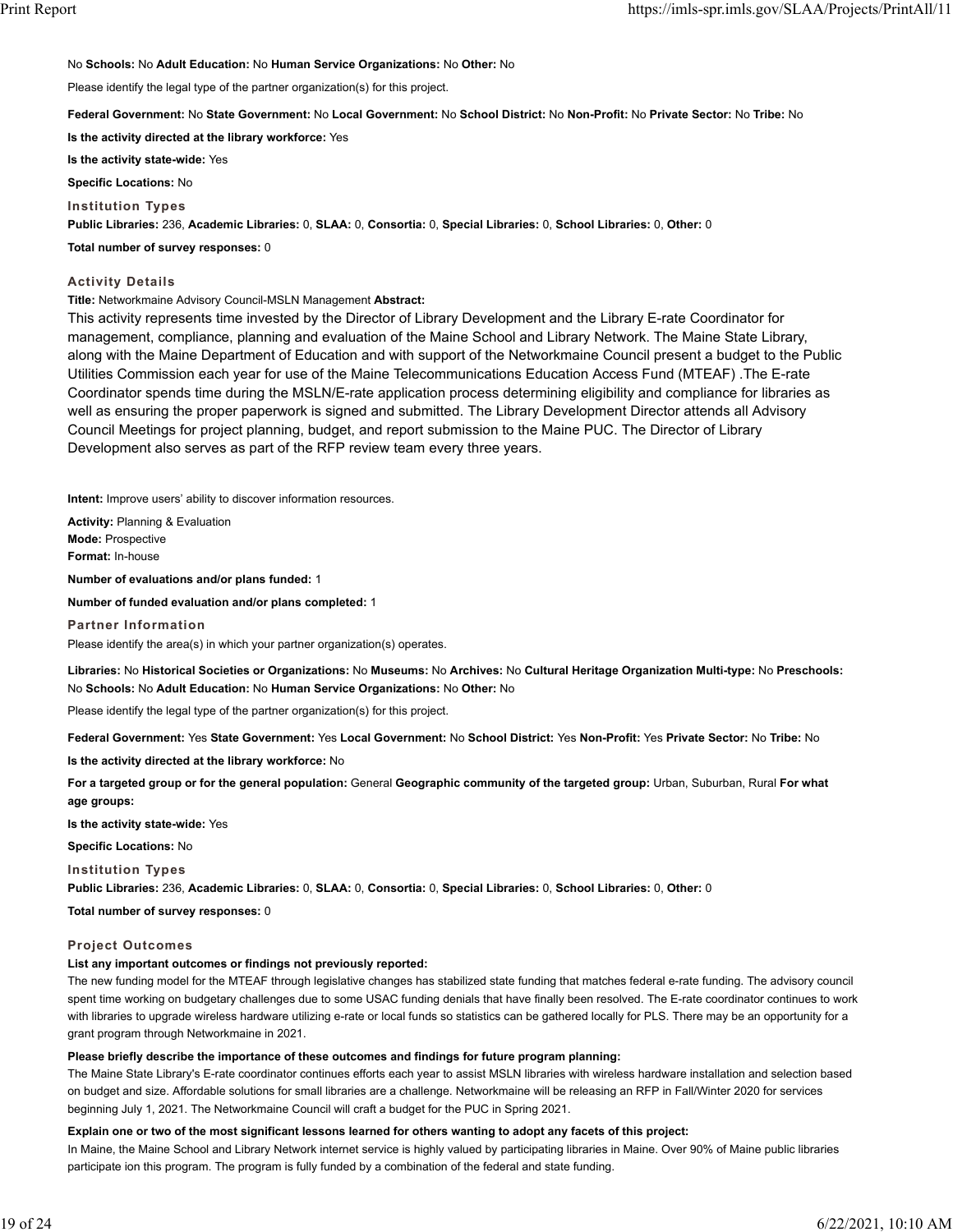**Do you anticipate continuing this project after the current reporting period ends?** Yes **Do you anticipate any change in level of effort in managing this project?** No **Do you anticipate changing the types of activities and objectives addressed by the project?** Yes We are aligning the new technology requirements for the PLS with the work in this program. **Was an evaluation conducted for this project?** No Exemplary: Yes;

**Project Tags** MSLN, E-rate

**Project Information**

Fiscal Year: 2019 State: ME Version: 1 SPR Project Code: 2019-ME-82897

Title: Continuing Education State Project Code: 1729 Start Date: 10/01/2018 End Date: 09/30/2020

Status: Accepted

Abstract: Over seventy percent of Maine's library directors do not hold an MLIS degree and staff percentages are similar Continuing education is a critical component of the Maine State Library's (MSL) mission to make libraries stronger MSL offers the Voluntary Public Librarian Certification program as well as regional and annual continuing education events to meet this goal

State Goal: Improve the Maine library workforce via continuing education, professional development and leadership opportunities

## **Project Director**

Director Name: Stephanie Zurinski; Director Phone: 2072875632; Director Email: stephanie.zurinski@maine.gov

**Grantee Information** Grantee: Maine State Library

### **Additional Materials**

https://www.maine.gov/msl/libs/ce/libcert.shtml

- https://my.nicheacademy.com/mslstaff
- **Budgets**

|                                   |                                                                                                                              | <b>LSTA</b>                                                                                                                        | <b>MATCH-State</b>                                                                                                            | <b>MATCH-Other</b> | <b>Total</b> |  |  |  |
|-----------------------------------|------------------------------------------------------------------------------------------------------------------------------|------------------------------------------------------------------------------------------------------------------------------------|-------------------------------------------------------------------------------------------------------------------------------|--------------------|--------------|--|--|--|
| <b>Salaries/Wages/Benefits</b>    |                                                                                                                              | \$21,538.62                                                                                                                        | \$101,853.16                                                                                                                  | \$0.00             | \$123,391.78 |  |  |  |
| Description                       |                                                                                                                              |                                                                                                                                    | Federal is a percentage of the Director of Library Development's salary/wages and benefits for time dedicated to the program. |                    |              |  |  |  |
|                                   |                                                                                                                              |                                                                                                                                    | The Continuing Education Coordinator state salary/wages and benefits serves as match for this program.                        |                    |              |  |  |  |
| <b>Consultant Fees</b>            |                                                                                                                              | \$0.00                                                                                                                             | \$0.00                                                                                                                        | \$0.00             | \$0.00       |  |  |  |
| Description                       | No consultant fees.                                                                                                          |                                                                                                                                    |                                                                                                                               |                    |              |  |  |  |
| Travel                            |                                                                                                                              | \$0.00                                                                                                                             | \$0.00                                                                                                                        | \$0.00             | \$0.00       |  |  |  |
| Description                       | No travel for this program.                                                                                                  |                                                                                                                                    |                                                                                                                               |                    |              |  |  |  |
| <b>Supplies/Materials</b>         |                                                                                                                              | \$0.00                                                                                                                             | \$0.00                                                                                                                        | \$0.00             | \$0.00       |  |  |  |
| Description                       | No supplies                                                                                                                  |                                                                                                                                    |                                                                                                                               |                    |              |  |  |  |
| Equipment                         |                                                                                                                              | \$0.00                                                                                                                             | \$0.00                                                                                                                        | \$0.00             | \$0.00       |  |  |  |
| Description                       | No equipment                                                                                                                 |                                                                                                                                    |                                                                                                                               |                    |              |  |  |  |
| <b>Services</b>                   |                                                                                                                              | \$19.345.92                                                                                                                        | \$0.00                                                                                                                        | \$0.00             | \$19.345.92  |  |  |  |
| Description                       |                                                                                                                              | \$5,150.00 for WebJunction content for the Voluntary Library Certification Program and access to training for Maine library staff. |                                                                                                                               |                    |              |  |  |  |
|                                   |                                                                                                                              | \$2349 is for Skillsoft subscription for content for the Voluntary Library Certification Program \$4434 is for Verbal Judo         |                                                                                                                               |                    |              |  |  |  |
|                                   | presentation for a statewide meeting in Spring 2019 paid in July 2019. \$4750.42 is for the cost of services provided by the |                                                                                                                                    |                                                                                                                               |                    |              |  |  |  |
|                                   | Office of Information Technology (OIT) for 1.17 FTE computer, email, network storage, Office 365 connections, phone and      |                                                                                                                                    |                                                                                                                               |                    |              |  |  |  |
|                                   | technology support.                                                                                                          |                                                                                                                                    |                                                                                                                               |                    |              |  |  |  |
| <b>Other Operational Expenses</b> |                                                                                                                              | \$0.00                                                                                                                             | \$0.00                                                                                                                        | \$0.00             | \$0.00       |  |  |  |

Description No other operational expenses Totals: \$40,884.54 \$101,853.16 \$0.00 \$142,737.70 **Intent**

Improve the library workforce.

Library Skills

**Project Activities**

**Activity Details**

**Title:** Voluntary Public Librarian Certification Program **Abstract:**

To meet the needs of Maine's public library staff, the Maine State Library has developed a three-level voluntary certification program comprised of online courses, archived webinars, workshops and special institutes. Library directors and personnel who do not have formal training in library science start with Basic Certification training. All the courses are aligned with the American Library Association(ALA) Core Competencies and the 21st Century Skills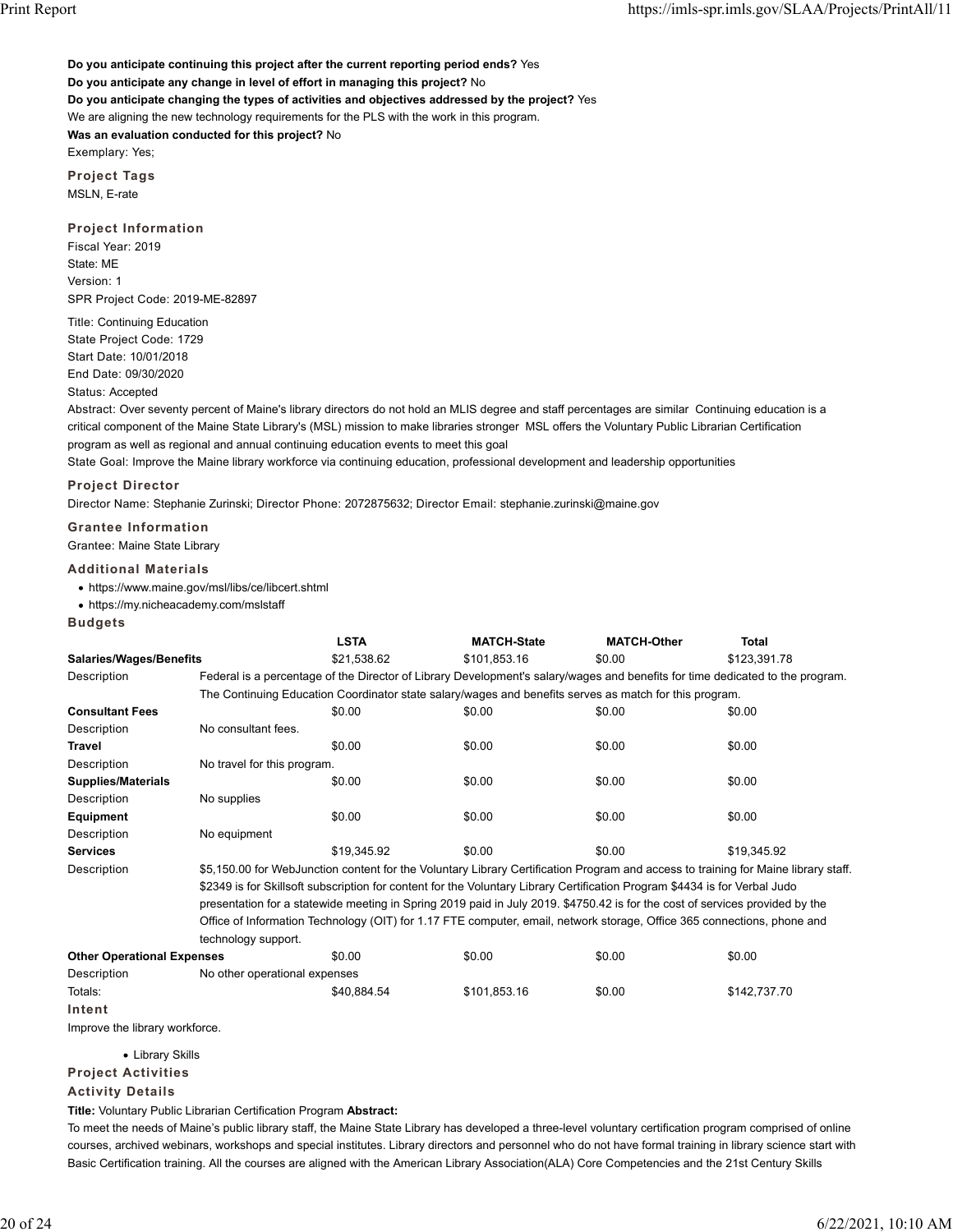matrices. Intermediate and Advanced Certification build on the work done at the basic level and allows the librarian to explore these topic areas in more depth by choosing electives in each subject area. Once a certification level is achieved, the librarian is required to attend or complete 5 classes, webinars or workshops each year to maintain that level of certification. School Library Media Specialists and EdTechs can use these courses toward recertification. The MSL contracts with WebJunction and SKillsoft for content and also utilizes free content developed by other state libraries and national organizations

The pandemic shutdown created high demand for this program as directors looked for things for staff to do from home We issued twice the number of certificates in this reporting period and had a three-fold increase in courses completed due to the shutdown

**Intent:** Improve the library workforce.

**Activity:** Instruction **Mode:** Program **Format:** Virtual

**Session length (minutes):** 60

**Number of sessions in program:** 3,832

**Average number in attendance per session:** 1

**Number of times program administered:** 67

**Partner Information** Please identify the area(s) in which your partner organization(s) operates.

**Libraries:** Yes **Historical Societies or Organizations:** No **Museums:** No **Archives:** No **Cultural Heritage Organization Multi-type:** No **Preschools:** No **Schools:** Yes **Adult Education:** No **Human Service Organizations:** No **Other:** No

Please identify the legal type of the partner organization(s) for this project.

**Federal Government:** No **State Government:** Yes **Local Government:** Yes **School District:** Yes **Non-Profit:** Yes **Private Sector:** No **Tribe:** No

**Is the activity directed at the library workforce:** Yes

**Is the activity state-wide:** Yes

**Specific Locations:** No

**Institution Types**

**Public Libraries:** 256, **Academic Libraries:** 33, **SLAA:** 1, **Consortia:** 0, **Special Libraries:** 43, **School Libraries:** 542, **Other:** 0

#### **Total number of survey responses:** 25

I learned something by participating in this library activity. **SD:** 0 | **D:** 0 | **NA/ND:** 2 | **A:** 3 | **SA:** 18 | **NR:** 2

I feel more confident about what I just learned. **SD:** 0 | **D:** 0 | **NA/ND:** 2 | **A:** 8 | **SA:** 14 | **NR:** 1

I intend to apply what I just learned. **SD:** 0 | **D:** 0 | **NA/ND:** 2 | **A:** 5 | **SA:** 17 | **NR:** 1

Applying what I learned will help improve library services to the public. **SD:** 0 | **D:** 0 | **NA/ND:** 2 | **A:** 4 | **SA:** 17 | **NR:** 2

### **Activity Details**

**Title:** Regional and Statewide Continuing Education Events **Abstract:**

The Maine State Library holds a wide variety of Continuing Education Programs directed at library staff statewide. The pandemic did cause some disruption of these programs this spring The Spring Council meeting was delayed due to the shutdown and subsequent reopening discussions That meeting was held outside this report period The Reading Roundup of Children's Literature was held online this year with just a keynote speaker Regional events also moved online this spring

This year, we launched the New Directors Academy aimed a directors in their position for less than 3 years This is a 5 part series with in depth coverage of topics such as Human Resources, Boards, Services and Building Issues This series had to move online after our second in person meeting

We partnered with Vermont, New Hampshire and Massachusetts to bring a 5 part series from ALA on managing in small and rural libraries

This year's program topics included:

New Directors Academy

Hands-on STEM

Multicultural Picture Books: A Deeper Dive Into Your Collection

Dealing with Prolonged Exposure to Stress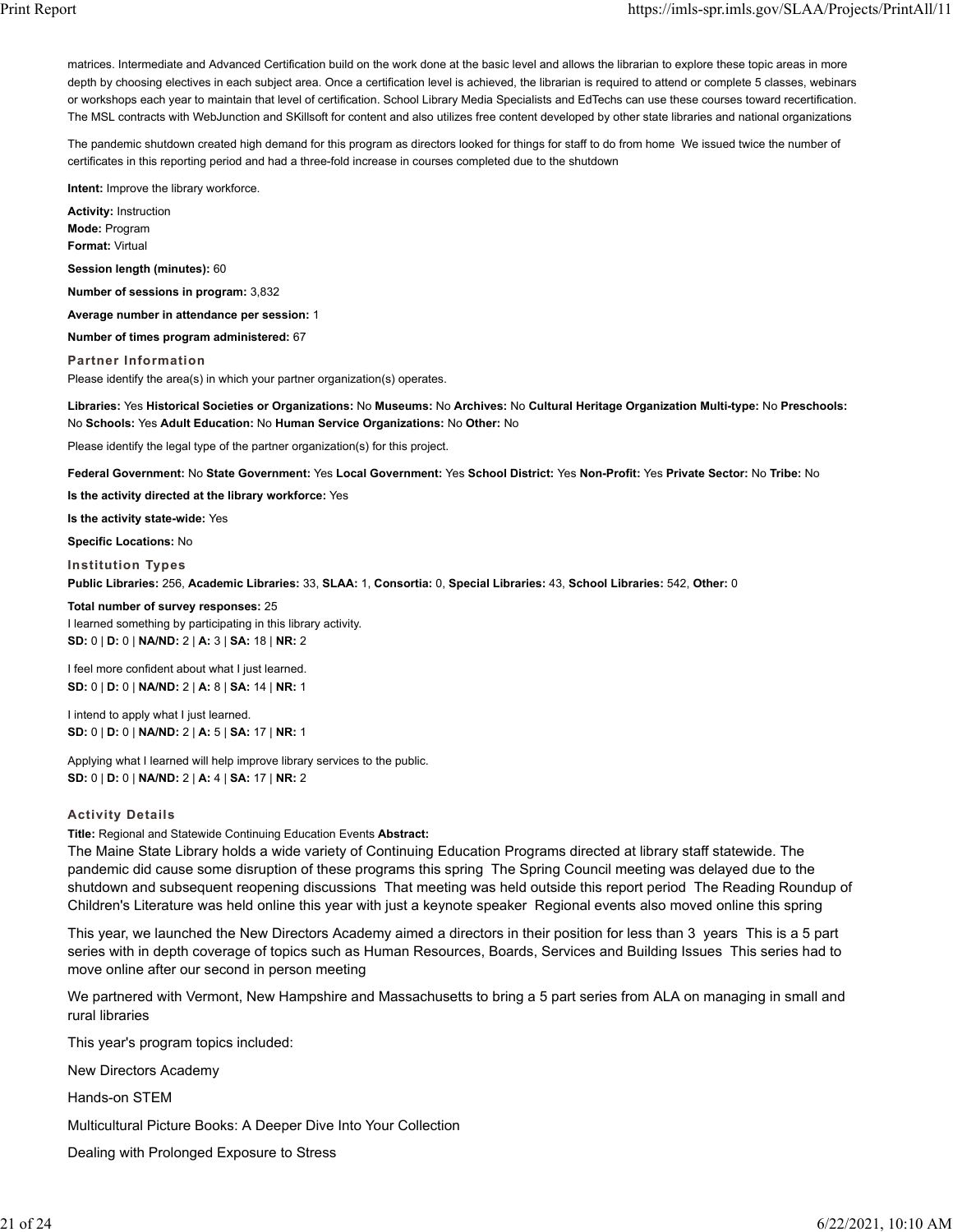## Taking Care of Yourself When Reopening

**Intent:** Improve the library workforce.

**Activity:** Instruction **Mode:** Program **Format:** In-person

**Session length (minutes):** 300

**Number of sessions in program:** 53

**Average number in attendance per session:** 107

**Number of times program administered:** 6

**Partner Information** Please identify the area(s) in which your partner organization(s) operates.

**Libraries:** Yes **Historical Societies or Organizations:** No **Museums:** No **Archives:** No **Cultural Heritage Organization Multi-type:** No **Preschools:** No **Schools:** Yes **Adult Education:** No **Human Service Organizations:** No **Other:** No

Please identify the legal type of the partner organization(s) for this project.

**Federal Government:** No **State Government:** Yes **Local Government:** Yes **School District:** Yes **Non-Profit:** Yes **Private Sector:** No **Tribe:** No

**Is the activity directed at the library workforce:** Yes

**Is the activity state-wide:** Yes

**Specific Locations:** No **Institution Types**

**Public Libraries:** 256, **Academic Libraries:** 33, **SLAA:** 1, **Consortia:** 0, **Special Libraries:** 43, **School Libraries:** 542, **Other:** 0

**Total number of survey responses:** 202 I learned something by participating in this library activity. **SD:** 0 | **D:** 0 | **NA/ND:** 2 | **A:** 49 | **SA:** 103 | **NR:** 48

I feel more confident about what I just learned. **SD:** 0 | **D:** 0 | **NA/ND:** 3 | **A:** 85 | **SA:** 52 | **NR:** 62

I intend to apply what I just learned. **SD:** 0 | **D:** 0 | **NA/ND:** 5 | **A:** 65 | **SA:** 67 | **NR:** 65

Applying what I learned will help improve library services to the public. **SD:** 0 | **D:** 0 | **NA/ND:** 5 | **A:** 75 | **SA:** 74 | **NR:** 48

#### **Project Outcomes**

#### **List any important outcomes or findings not previously reported:**

The Voluntary Public Librarian Certification Program is highly valued and an effective tool to provide library training to the 69 % of library directors with no MLS degree and to the 87% of library staff that have no degree. Comments from the Voluntary Public Librarian Certification Program include: "It is an incredible opportunity and one for which I am grateful." "I loved having the access to many different webinars and courses, including basic library work and current practices and methods. It made me desire to keep developing these skills. I'm thankful for this excellent program." "I am happy that I am able to continue learning. I fell into Librarianship, and these courses help me keep up to date on so many issues. Please keep providing this service."

**Please briefly describe the importance of these outcomes and findings for future program planning:**

Maine's librarians appreciate the opportunity to continue to learn at no cost. The state library will continue to fund training as well as identify free resources to enable our librarians to keep learning.

#### **Explain one or two of the most significant lessons learned for others wanting to adopt any facets of this project:**

We didn't anticipate the huge rise in demand for the certification program due to the pandemic. We were able to procure more licenses with Skillsoft for the management requirements. This was also an opportunity to re-evaluate the requirements and change the program to accommodate the increase in demand.

**Do you anticipate continuing this project after the current reporting period ends?** Yes

**Do you anticipate any change in level of effort in managing this project?** No

**Do you anticipate changing the types of activities and objectives addressed by the project?** No

**Was an evaluation conducted for this project?** Yes

**Was a final written evaluation report produced?** No

Exemplary: Yes; This program was vital to libraries during COVID and a wonderful opportunity for library staff to focus on learning and getting the various certifications.

**Project Tags** Professional development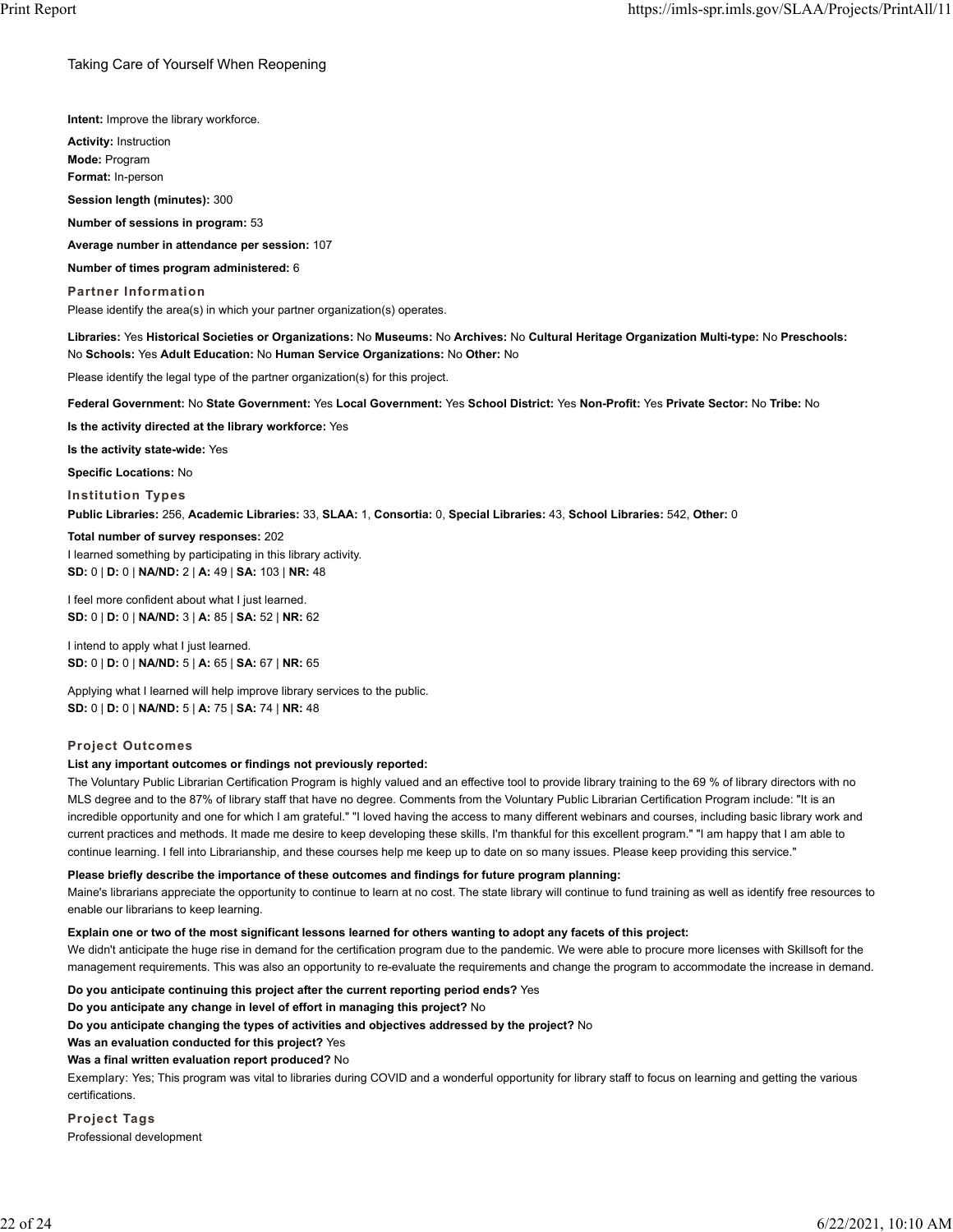**Project Information** Fiscal Year: 2019 State: ME Version: 1 SPR Project Code: 2019-ME-82898

Title: Procurement, Evaluation and Selection of Online Content: Databases and Learning Tools State Project Code: 1735 Start Date: 10/01/2018 End Date: 09/30/2020 Status: Accepted

Abstract: The Maine State Library uses federal funds to purchase and/or subscribe to online content that includes databases and other online learning services for the benefit of Maine resident for lifelong learning. The Digital Maine Library provides access to over 90 online paid and free resources that provide Maine residents the ability to search a variety of resources at individually or collectively for information. Online content covers a choice of subjects in a variety of resource types targeted for different populations. Access is via geo-location for authentication plus library card barcode when geo-location fails.

Resources include a collection of full text articles and abstracts from magazines, newspapers, journals and reference books; online learning for test-taking, skill building, language learning and computer and digital literacy skills.

State Goal: Expand and enhance life-long learning opportunites for Maine residents

## **Project Director** Director Name: Janet McKenney; Director Phone: 2072875603; Director Email: janet.mckenney@maine.gov

**Grantee Information**

Grantee: Maine State Library

## **Additional Materials**

https://library.digitalmaine.org/

**Budgets**

|                                |                                                                                                                                                                                                                                                                      | <b>LSTA</b> | <b>MATCH-State</b> | <b>MATCH-Other</b> | Total                                                                                                                              |  |  |
|--------------------------------|----------------------------------------------------------------------------------------------------------------------------------------------------------------------------------------------------------------------------------------------------------------------|-------------|--------------------|--------------------|------------------------------------------------------------------------------------------------------------------------------------|--|--|
| <b>Salaries/Wages/Benefits</b> |                                                                                                                                                                                                                                                                      | \$21,538.62 | \$0.00             | \$8,000.00         | \$29.538.62                                                                                                                        |  |  |
| Description                    |                                                                                                                                                                                                                                                                      |             |                    |                    | Salary is for the Library Development Director time to manage this project. Match is for contracted support from Maine InfoNet for |  |  |
|                                | authentication for the Digital Maine Library.                                                                                                                                                                                                                        |             |                    |                    |                                                                                                                                    |  |  |
| <b>Consultant Fees</b>         |                                                                                                                                                                                                                                                                      | \$0.00      | \$0.00             | \$0.00             | \$0.00                                                                                                                             |  |  |
| Description                    | No consultant fees                                                                                                                                                                                                                                                   |             |                    |                    |                                                                                                                                    |  |  |
| Travel                         |                                                                                                                                                                                                                                                                      | \$0.00      | \$0.00             | \$0.00             | \$0.00                                                                                                                             |  |  |
| Description                    | No travel.                                                                                                                                                                                                                                                           |             |                    |                    |                                                                                                                                    |  |  |
| <b>Supplies/Materials</b>      |                                                                                                                                                                                                                                                                      | \$0.00      | \$0.00             | \$0.00             | \$0.00                                                                                                                             |  |  |
| Description                    | No supplies.                                                                                                                                                                                                                                                         |             |                    |                    |                                                                                                                                    |  |  |
| Equipment                      |                                                                                                                                                                                                                                                                      | \$0.00      | \$0.00             | \$0.00             | \$0.00                                                                                                                             |  |  |
| Description                    | No equipment                                                                                                                                                                                                                                                         |             |                    |                    |                                                                                                                                    |  |  |
| <b>Services</b>                |                                                                                                                                                                                                                                                                      | \$69.750.37 | \$251.704.96       | \$0.00             | \$321,455.33                                                                                                                       |  |  |
| Description                    | \$65,000 is the cost for Learning Express Library and the Computer Skills Center. \$4750.37 is for the cost of network and other<br>services provided by the Office of Information Technology (OIT) for the project Match of \$251,704.96 is state funds for content |             |                    |                    |                                                                                                                                    |  |  |
|                                | from Pronunciator, EBSCO databases and WorldBook.                                                                                                                                                                                                                    |             |                    |                    |                                                                                                                                    |  |  |

| <b>Other Operational Expenses</b> | \$0.00      | \$0.00       | \$0.00     | \$0.00       |
|-----------------------------------|-------------|--------------|------------|--------------|
| Description                       |             |              |            |              |
| Totals:                           | \$91.288.99 | \$251.704.96 | \$8,000.00 | \$350,993.95 |
| Intent                            |             |              |            |              |

Improve users' general knowledge and skills.

Curriculum support

General (select only for electronic databases or other data sources)

**Project Activities**

## **Activity Details**

**Title:** Content procurement, maintenance and evaluation **Abstract:**

In 2018, The Maine State Library used the state's RFP procurement process to select a vendor for the core general resources and another RFP to establish a Pre-Qualified vendor list to obtain the best pricing from vendors for online resources not part of the core state package.